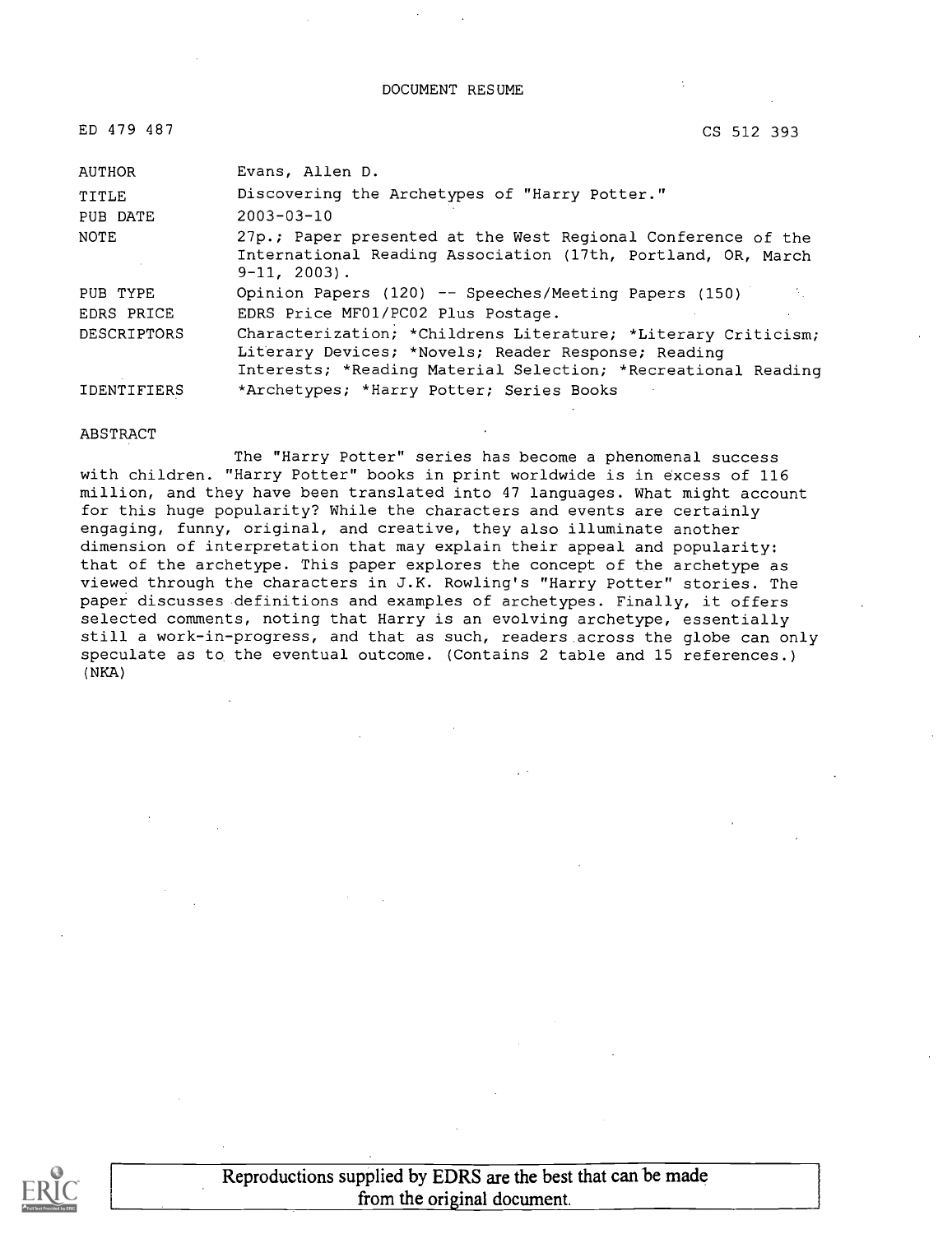## Discovering the Archetypes Of **Harry Potter**

A Paper Presented at the International Reading Association 17<sup>th</sup> West Regional Conference March 10, 2003 Portland, OR

PERMISSION TO REPRODUCE AND DISSEMINATE THIS MATERIAL HAS BEEN GRANTED BY



TO THE EDUCATIONAL RESOURCES INFORMATION CENTER (ERIC)

U.S. DEPARTMENT OF EDUCATION<br>Office of Educational Research and Improvement<br>EDUCATIONAL RESOURCES INFORMATION

CENTER (ERIC) This document has been reproduced as received from the person or organization originating it.

Minor changes have been made to improve reproduction quality.

 $\bullet$ Points of view or opinions stated in this document do not necessarily represent official OERI position or policy.

Allen D. Evans Eastern Oregon University



 $\ddotsc$ 

1

2 BEST COPY AVAILABLE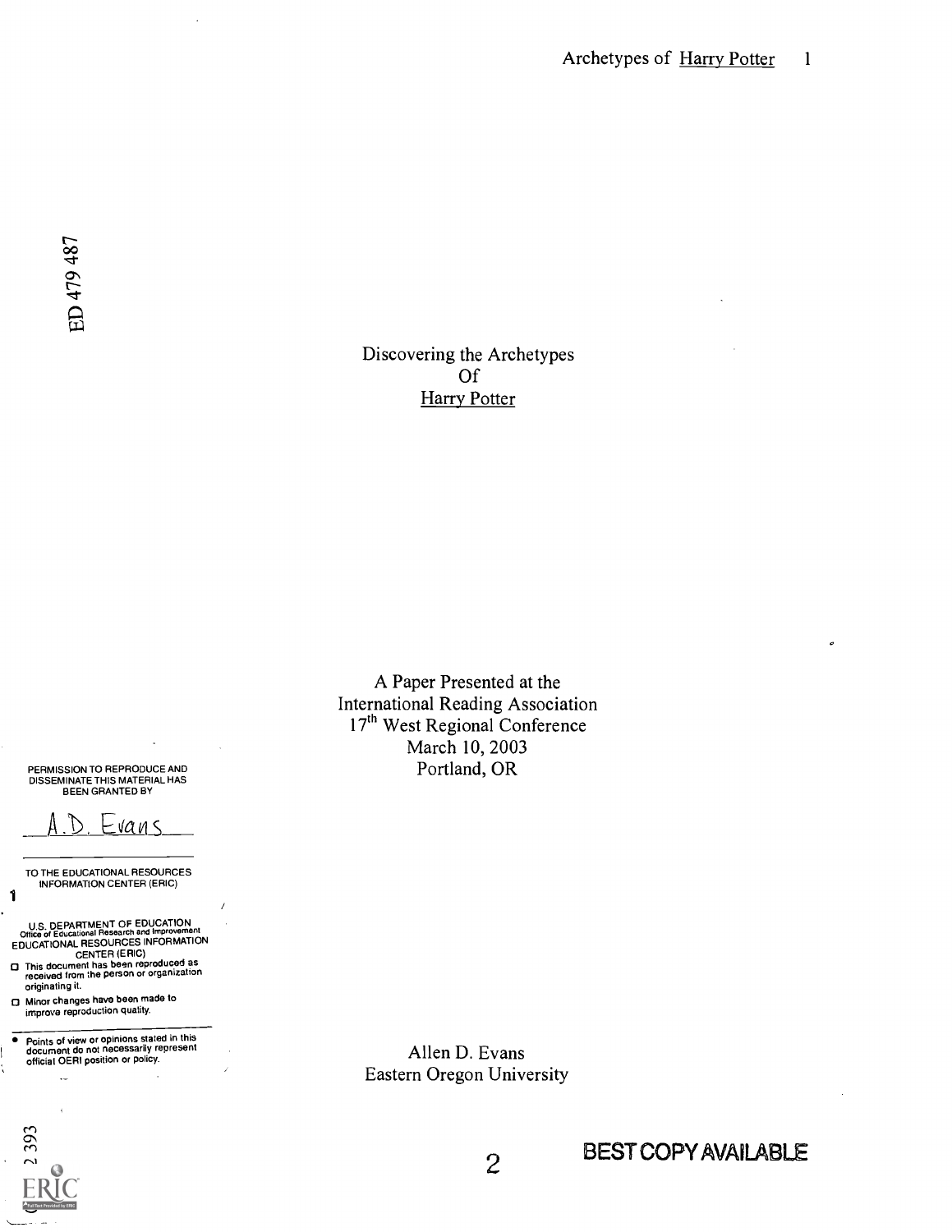He has been described as "very smart," "talented with magic," "very nice," "wise," a "master wizard," and "cool." He is a "protector" and a "leader." He is "caring" and he has "interesting gadgets." At times he can be "secretive," but he is also "very understanding." He "seems to know more than is shown." And yes, he "wears glasses."

These are all comments provided by a group of middle school students in our community when they were asked to write brief descriptions of the characters in J.K.Rowling's popular Harry Potter series. But whom do the above comments refer to? The male gender reference suggests that it isn't Hermione Granger, the friend of Harry that is often at the top of the class. Could they refer to Ron Weasley, Harry's best friend? Perhaps they refer to Hagrid, the groundskeeper of Hogwarts School? Or do they possibly refer to Draco Malfoy, Harry's rival and often nemesis? Then again, they might all be descriptive of Harry Potter himself; the boy wizard with the mysterious past that seems destined for wizzarding greatness, provided the evil Lord Voldemort doesn't stop him.

The answer is that the comments offered above all refer to Professor Albus Dumbledore, the headmaster of Hogwarts School of Magic. When the students were asked for unsolicited descriptions of Dumbledore, students provided all of the above, plus addition physical characteristics such as being "old," and having a long white beard. But clearly the predominant response was that Dumbledore is "wise."

It is a well-established fact that the Harry Potter series has become a phenomenal success with children. Scholastic Children's Books has ordered a first printing of 6.8 million copies of the newest installment, Harry Potter and the Order of the Phoenix, due for release on June 21, 2003, and advance sales have been "phenomenal."

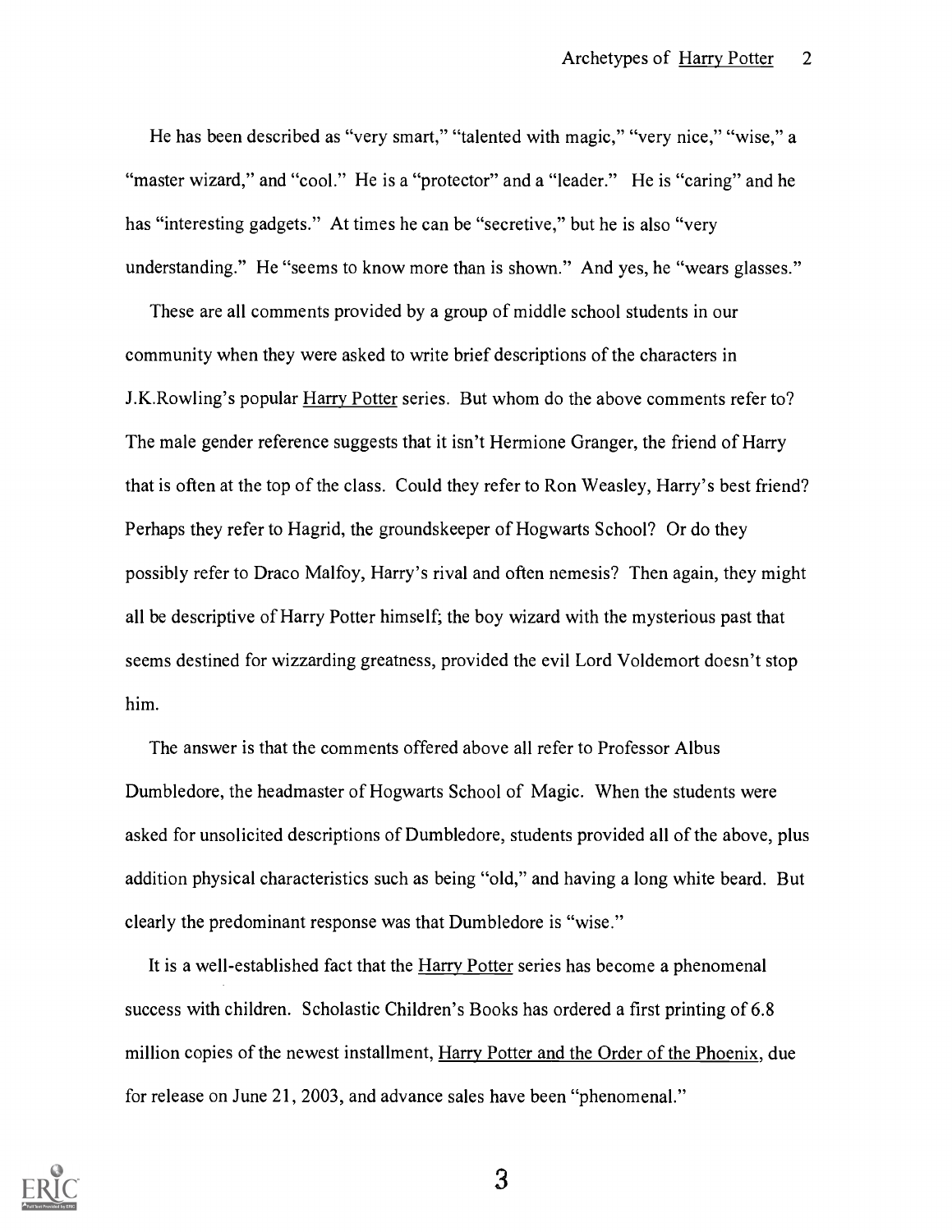(Seattletimes.com). This figure easily exceeds the 5 million copy first print-run of the last installment Harry Potter and the Goblet of Fire. To date the total number of Harry Potter books in print worldwide is in excess of 116 million, and they have been translated into 47 languages (Forbes.com). The movie versions of the books have enjoyed equal success, holding top US box office rankings for opening day, opening weekend, and single day receipts (Movietimes.com). Furthermore, a web-based poll conducted by the National Education Association between November 1999 and February 2000 listed the Harry Potter series as the top choice among children (NEA.org). Clearly, Harry Potter has been a smashing success.

What might account for this huge popularity, particularly among children? While the characters and events are certainly engaging, funny, original, and creative, they also illuminate another dimension of interpretation that may explain their appeal and popularity: that of the archetype. This paper intends to explore the concept of archetype as viewed through the characters in the Harry Potter stories. Definitions and examples of archetypes will be discussed. Finally, selected student comments will be offered.

### Archetypes defined

When discussing archetypes one may be first tempted to consider a "dictionary definition." "Archetype" is derived from the Greek words "archos" meaning "first," and "typos" meaning "a mark." Thus in a very literal sense, an archetype is the "first mark," and therefore most dictionaries define it to mean "an original pattern or model; a prototype."

Psychologist Karl Jung explained archetypes as the images, patterns or symbols that are contained in the collective unconscious. Archetypes may be thought of as blueprints,

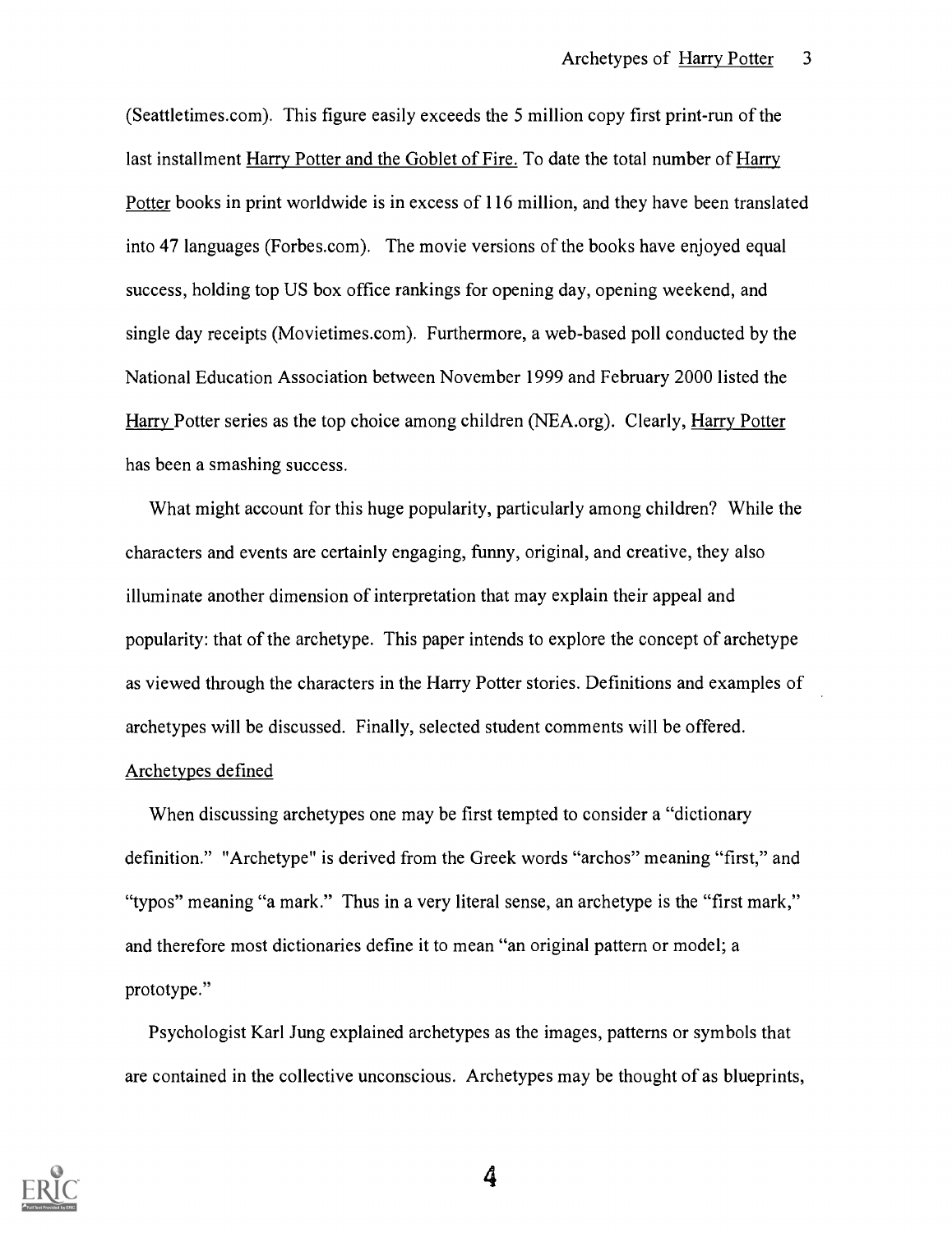deeply imbedded within the psyche of the individual, and responsible for the foundations of human behavior, and perhaps genetically inherited over many generations of human existence (Moore & Gillette, 1990). Archetypes are the "content of the collective unconscious" (Jung/Hull, 1959/1972, p. 4).

But in a deeper sense, archetypes are more than just original patterns or prototypes to be copied. As Rohr and Martos (1996) define them, archetypes are subconscious images or fundamental patterns that often guide a person's life. They state it in the following manner: "Archetypes are filled with generative power. They lead us into 'sacred space' where we 'see' for the first time. We understand, we know what we must do, and somehow in the fascination we even find the energy to do it. When you are in the grip of an archetype, you have vision and a deep sense of meaning for your life, even if it is just to be the best break-dancer in Brooklyn." (pp198-199).

Archetypes have been examined in a number of areas, including architecture (Thiis-Evensen, 1987), film (Barrett, 1989), advertising and marketing (Mark & Pearson, 2001), religion/spirituality (Roehr, 1996; O'Malley, 1999) and men's' studies (Absher, 1990; Moore and Gillette, 1990). Archetype has been explored in the realm of literary theory and analysis (Frye, 1951; Werker, 1998). More specifically, the role of archetype has been explored in children's and young adult literature. Albritton (1994) looked at Cynthia Voigt's Dicey's Song from the standpoint of archetype. Brozo (2002) has suggested that archetype provides an entry point into literacy for boys, particularly those that do not typically engage in literacy activities. This paper proposes to specifically examine one application of archetype to the characters found in J.K. Rowling's Harry Pottter books.

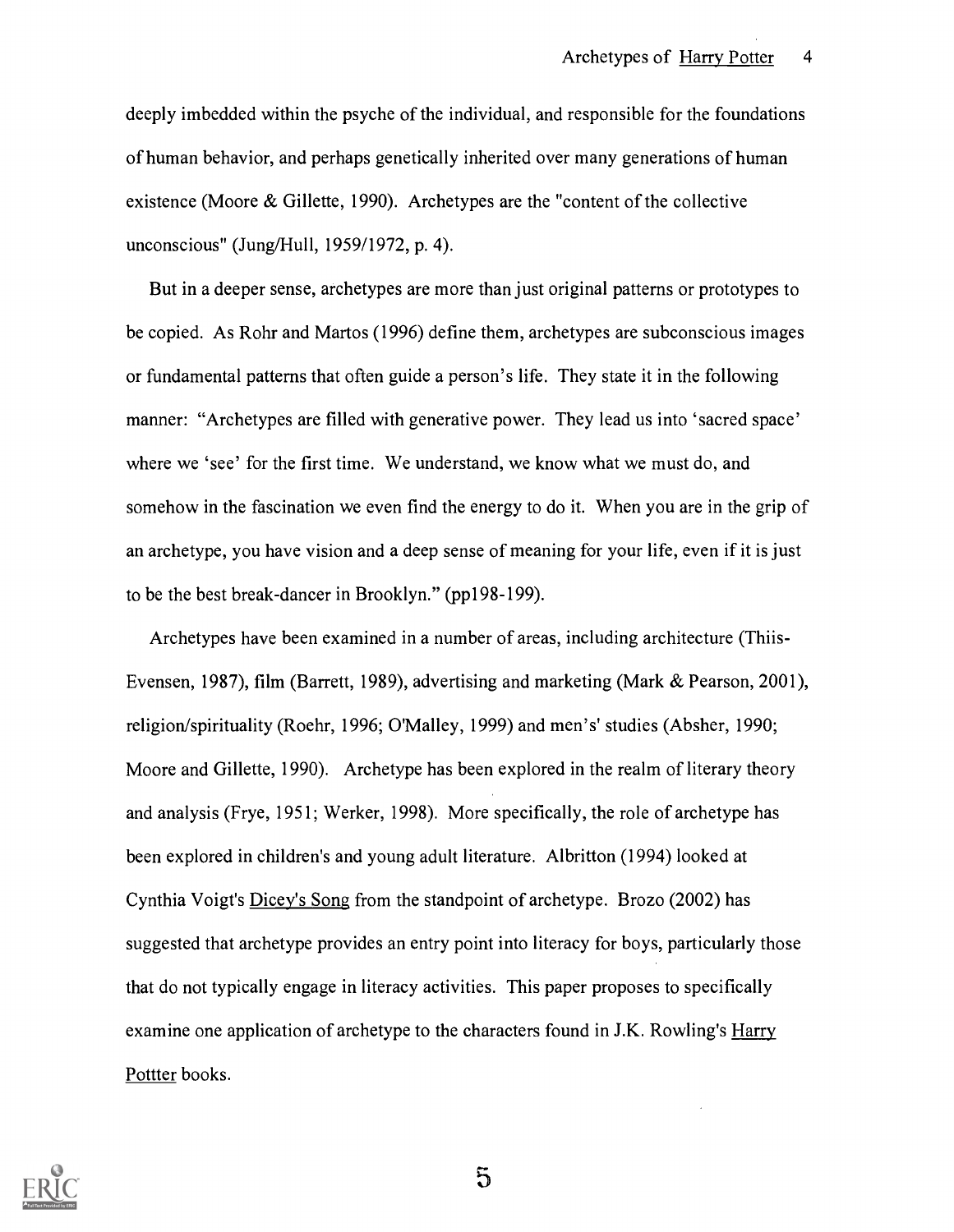### Examples of Archetypes

In attempting to identify, label, and describe specific archetypes, no "standard" listing exists. Indeed the specific number, labels, and descriptive identities of archetypes varies depending on the source. For example, Rohr and Martos (1996), working with archetypes related to men's spirituality, identifies four male images: King, Warrior, Magician, Lover. Werker, in her analysis of the novels of Jane Austin (1998) identifies several female images, among which are the Mother, Daughter, Sister, Romantic, and Rationalist. Cowden, LaFever and Viders (2000) have identified sixteen archetypical images, divided into two broad categories of "Heroes and Heroines". Brozo (2002) identifies ten archetypical images related to teen and pre-teen boys. Clearly, no single or definitive list of archetypes exists.

Pearson (1991) provides one of the most useful listings of archetypical identities. She lists twelve general archetypes as follows: Innocent, Warrior, Orphan, Caregiver, Seeker, Lover, Destroyer, Creator, Ruler, Magician, Sage, and Fool. Each archetype has its particular goal, fear, problem, response, and virtue. For example, the Innocent has as his or her primary goal that of remaining in safety. The Innocent's greatest fear is that of abandonment. When confronted with a problem or challenge (either internal of external, what Pearson calls the "dragon"), the Innocent's typical response is either to deny it or to attempt rescuing it. The Innocent's typical pattern of response to the task-at-hand is to demonstrate fidelity, or to exhibit discernment. And finally, the true gifts or virtues of the Innocent are those of trust and optimism. Pearson's categories of archetype are summarized in Table 1.

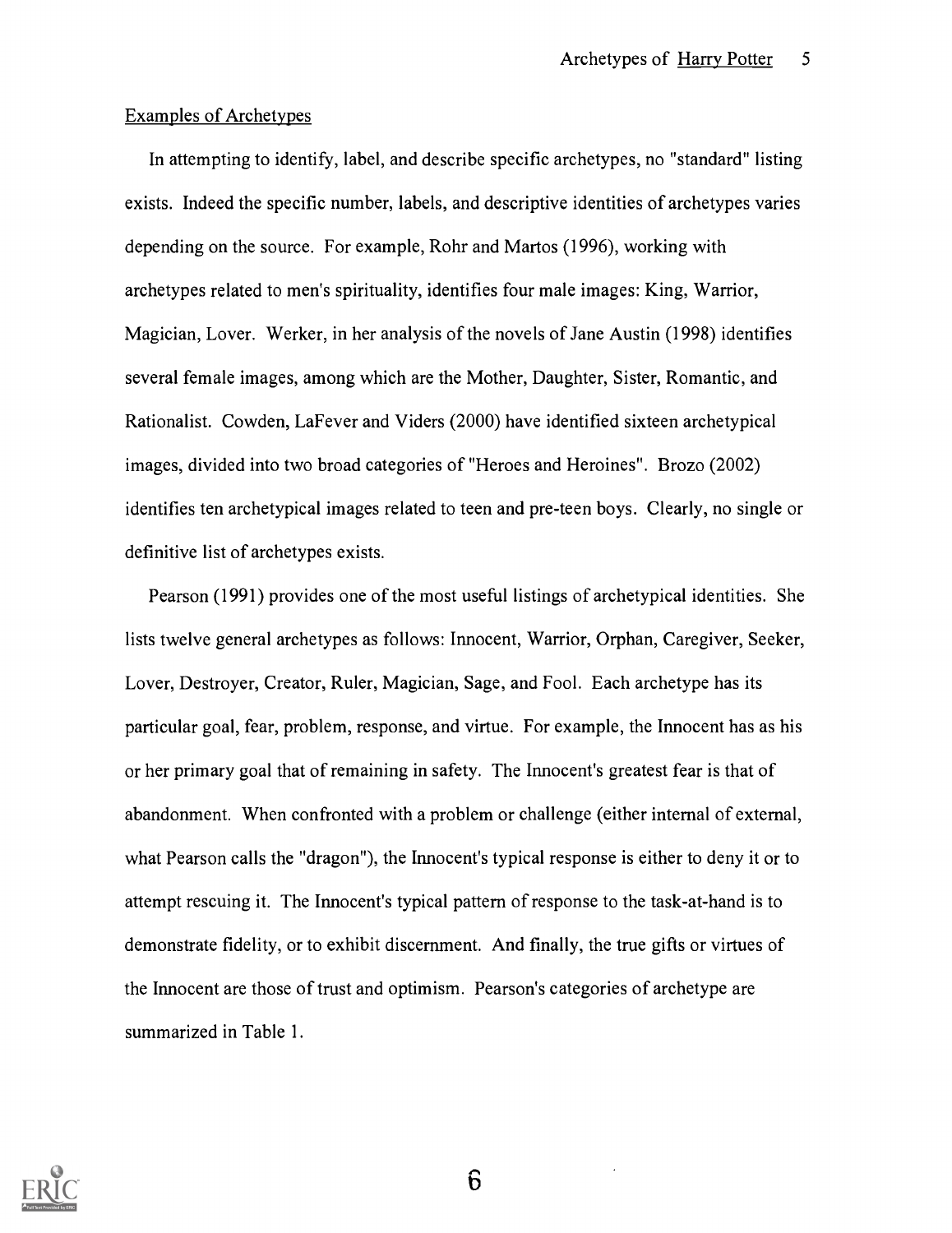## Table 1

# Pearson's Archetypes

| Archetype     | Goal                        | Greatest<br>Fear    | Response to<br>"the Dragon"                    | Gift / Virtue                          |
|---------------|-----------------------------|---------------------|------------------------------------------------|----------------------------------------|
| The Innocent  | Remain in<br>safety         | Abandon-<br>ment    | Deny it or<br>rescue it                        | Trust and<br>optimism                  |
| The Orphan    | Remain in<br>safety         | Exploration         | Feel<br>victimized<br>by it                    | Interdepend-<br>ence and<br>realism    |
| The Warrior   | Winning                     | Weakness            | Confront or<br>slay it                         | Courage and<br>discipline              |
| The Caregiver | Helping<br>others           | Selfishness         | Take care of it<br>or those it harms           | Compassion,<br>generosity              |
| The Seeker    | Search for a<br>better life | Conformity          | Flee from it                                   | Autonomy and<br>ambition               |
| The Lover     | <b>Bliss</b>                | Loss of love        | To love it                                     | Passion and<br>commitment              |
| The Destroyer | Change                      | Annihilation        | Allow the "dragon"<br>to slay it               | Humility                               |
| The Creator   | Identity                    |                     | Inauthenticity Claim it as part of<br>the self | Individuality,<br>sense of<br>vocation |
| The Ruler     | Order                       | Chaos               | Find its constructive<br>uses                  | Responsibility<br>and control          |
| The Magician  | Transforma<br>-tion         | Evil<br>sorcery     | Transform it                                   | Personal<br>power                      |
| The Sage      | Truth                       | Deception           | Transcend it                                   | Wisdom and<br>detachment               |
| The Fool      | Enjoyment                   | Non-<br>"aliveness" | Play tricks on it                              | Joy and<br>freedom                     |



 $\bar{z}$ 

 $\mathcal{L}^{\pm}$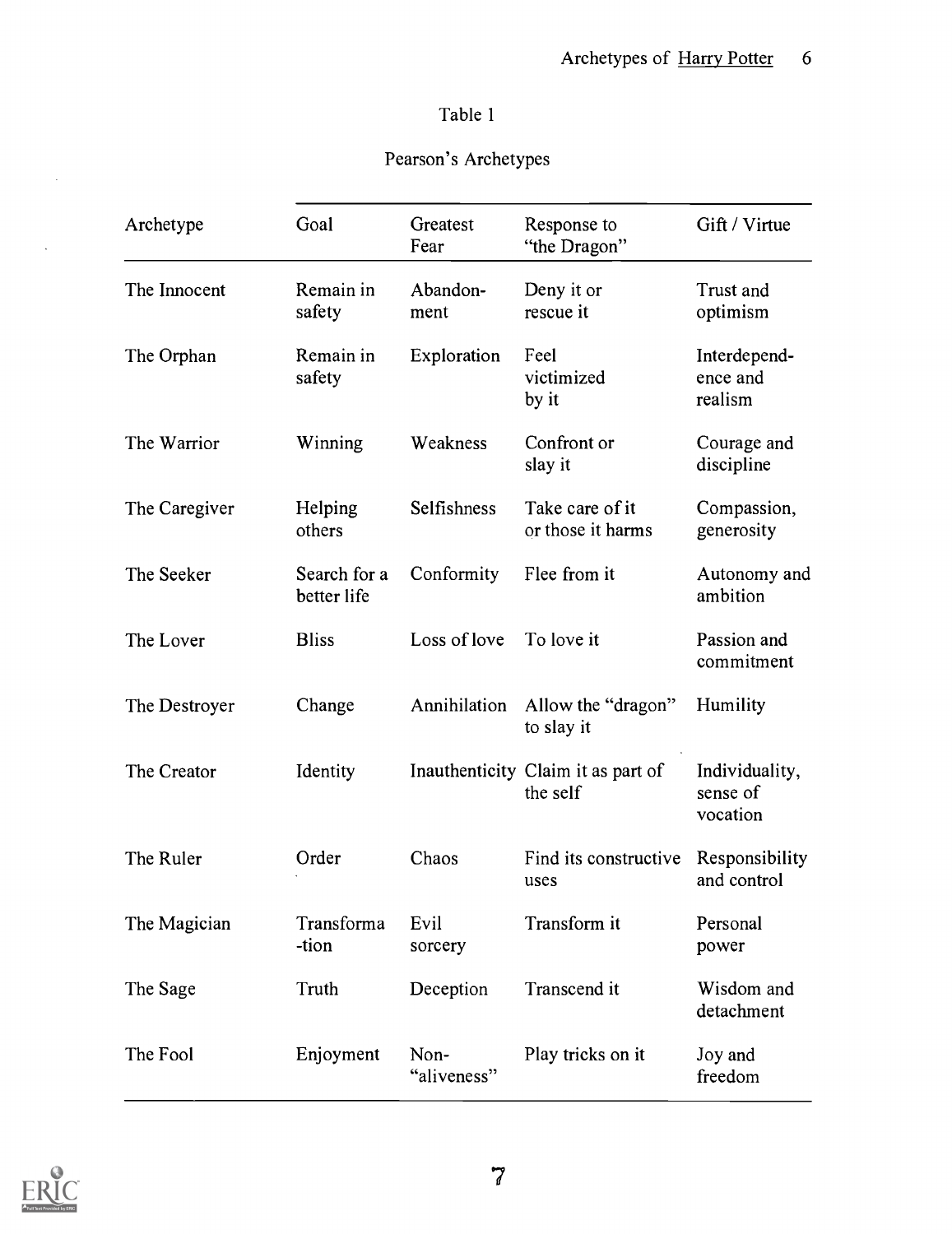Regardless of the various archetypal labels, certain commonalities are seen in the major characters in the Harry Potter series. Professor Dumbledore, Hagrid, Hermione Granger, Ron Weasley, Draco Malfoy, and certainly Harry Potter, can all be identified as exemplars of selected archetypes. While no single lists of archetypes, such as those previously noted, completely identifies every major character in the books, by combining and comparing lists it is possible gain a more complete identification of the individual archetypes of the main characters. This paper will now move into discussion of these exemplars.

#### Professor Albus Dumbledore: The Patriarch

One of the earliest characters introduced in the series is that of Albus Dumbledore, the Headmaster of Hogwarts School of Witchcraft and Wizardry. When he makes his first appearance in Harry Potter and the Sorcerer's Stone (Rowling, 1997) he is described as "tall, thin, and very old, judging by the silver of his hair and beard." He was dressed in "long robes, a purple cloak that swept the ground, and high-heeled, buckled boots." Furthermore, "[h] is blue eyes were light, bright, and sparkling . . .." (p.8) But beyond his physical appearance, it is his demeanor that initially provides insight into his character. He teasingly addresses Professor McGonagall, who has spent the day disguised as a cat, by telling her that he knew it was her because he had "never seen a cat sit so stiffly" (p.9), clearly a gentle tease at the more prim and proper Professor McGonagall. A short bit later in the middle of a somewhat serious conversation about the rumored disappearance of the evil and dangerous Voldemort (a character not yet revealed to the reader at this point in the story), Dumbledore calmly offers Professor McGonagall some lemon drops, a muggle sweet that he is "rather fond of," again a gentle tease at Professor McGonagall.

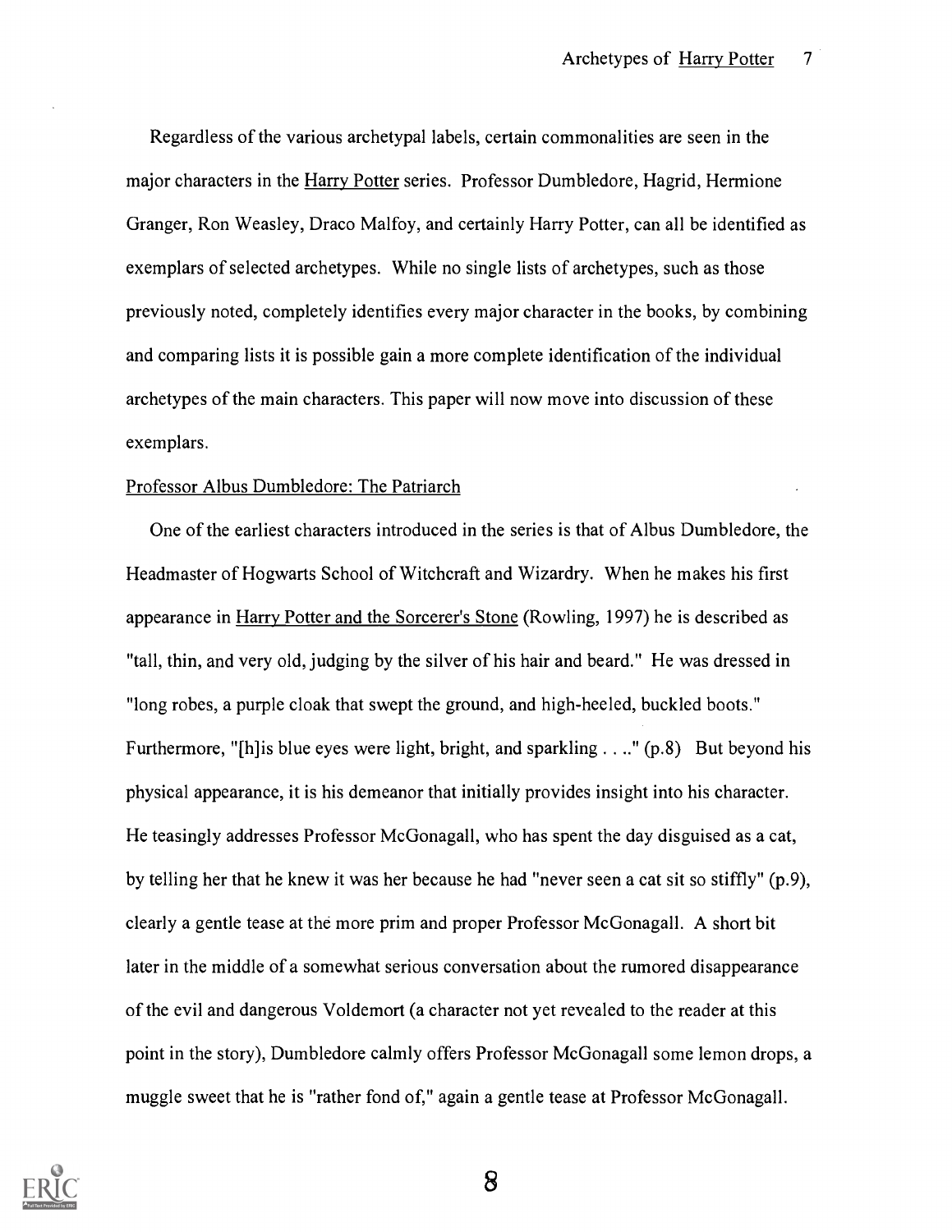In this brief initial introduction we get a picture of Dumbledore as someone of distinguished demeanor, not easily ruffled, with a subtle and sly sense of humor, but also with a deeper sense of wisdom. Albus Dumbledore exemplifies the archetype of Patriarch. The Patriarch represents a particular type of male caring. (The female counterpart would be the Matriarch.) The Patriarch embodies emotional stability, sturdiness, firm correction, worldly wisdom, constructive criticism, moral and ethical principles, and also a sense of fun and play. Although he makes few direct appearances in Harry Potter and the Sorcerer's Stone, and much of what the reader knows about him comes from description provided by other characters, Dumbledore is clearly revealed as exemplifying the patriarch pattern. Consider the following selected examples:

\* After deciding that the orphaned infant Harry would be better-off being raised by his aunt and uncle, the Dursleys, he explains to Professor McGonagall that growing up with muggles (non-magical humans) would be the best thing for Harry. If Harry were to be raised by wizards and witches, he would grow up to be famous for something he wouldn't even remember (the "something" being the fact that he survived being killed by Voldemort, a circumstance that could not be explained), and that he would be better off being away from all that until he was old enough to understand for himself. Professor McGonagall agrees that Dumbledore is indeed correct in his decision.

\* When young Harry is taken shopping by Hagrid for his initial wizarding supplies, he purchases a pack of Chocolate Frogs. Each pack contains a collectable card featuring a famous wizard or witch, and Harry's pack contains an Albus Dumbledore card. The card describes Dumbledore as "the greatest wizard of modern times" and indicates that he "enjoys chamber music and tenpin bowling." (pp. 102-103)

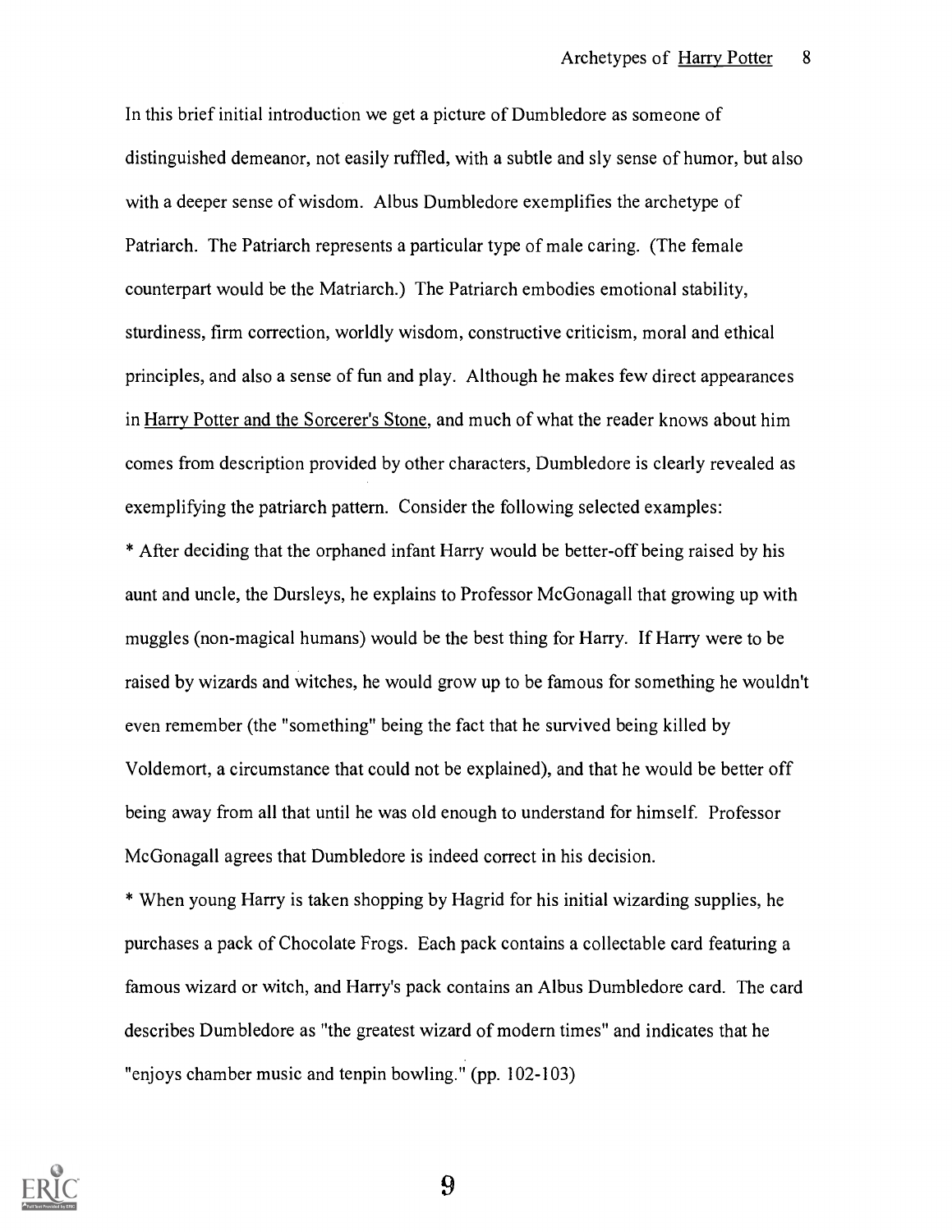\* At the students' initiation and banquet in the Hogwarts Great Hall, following Harry's sorting ceremony, Dumbldore rises to his feet behind the head table, arms wide open to greet the incoming and returning students. He proceeds to "say a few words," and they are "nitwit, blubber, oddment, and tweak," after which he promptly thanks the audience and sits down. Clearly, a playful sense of humor. Harry, not knowing whether to laugh, asks whether Dumbledore is mad, to which one of the older students responds "He's a genius. Best wizard in the world. But he is a bit mad, yes."

\* At the end of that same banquet, Dumbledore rises to give some final words to the assembled students. This time his tone is serious, but still with a gentle sense of wisdom and authority, as he reminds the students of the school rules--"a few of the older students would do well to remember that as well"--coupled with a warning about the third-floor corridor being off-limits to everyone, a warning that the students take seriously even though no explanation is offered by Professor Dumbledore, a practice that is not characteristic of him. "He usually gives us a reason why we're not allowed to do somewhere . . .." The tone is one of mutual respect--headmaster and students. But, in playful manner, the banquet concludes with the entire assembly singing the school song, but in whatever tune each individual chooses! Serious, respectful, but playful indeed.

Perhaps the most revealing encounter of Dumbledore's character comes at the very end of the first book. It is the conversation between Harry and Dumbledore as Harry lies in the hospital wing of Hogwarts recovering from his near-fatal struggle with Professor Quirrell/Voldemort. Dumbledore greets Harry with a smile and a manner that is calm: "Good morning, Harry. He is self-effacing: "Harry, please relax, or Madam Pomfrey [the school physician] will have me thrown out." He is light-hearted and teasing: "What

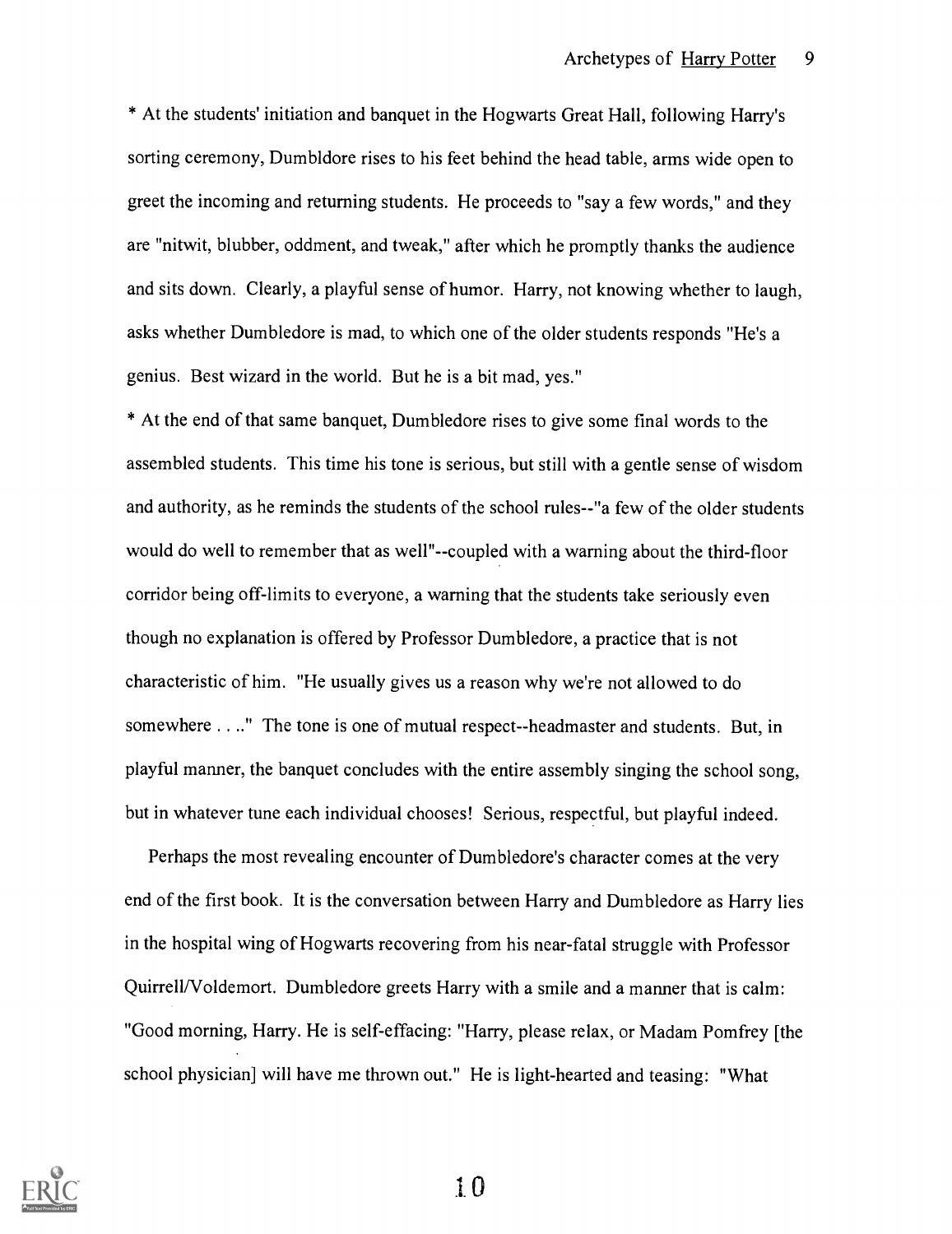happened down in the dungeons between you and Professor Quirrell is a complete secret, so, naturally, the whole school knows."

But above all else, Dumbledore is wise. For example:

\* When Harry expresses concern that Dumbledore's longtime friends Nicolas and Perenelle Flamel will die now that the stone has been destroyed, Dumbledore replies with gentle assurance that death, for them, is not something to be feared. "If really is like going to bed after a very, very long day. After all, to the well-organized mind, death is but the next great adventure . . .." states Dumbldore (p. 297). He goes on to say that the two things that the stone would bring and that humans would choose above all--money and life--are precisely the things that are worse for humans. Harry doesn't completely understand, but knows that these are words of wisdom.

\* When Harry hesitates over saying the name of Voldemort out loud, Dumbledore cautions Harry to always use the proper name for things, as "[f]ear of a name increases fear of the thing itself." (p. 298)

As the conversation continues, Harry asks Dumbledore for answers to certain questions he has about his past, Voldemort, and particularly about his mother and her death. Dumbledore tells Harry that he will answer what he can, but that there are some things that Harry is not yet ready to understand and those things must be saved for later. But, Dumbledore's sense of morality shows through when he tells Harry that he will not lie to him.

As the conversation nears its end, Harry makes reference to "Snape" when attempting to ask a question. Dumbledore interrupts with a firm correction--"*Professor* Snape, Harry"--a behavior which again demonstrates the quality of a patriarch.

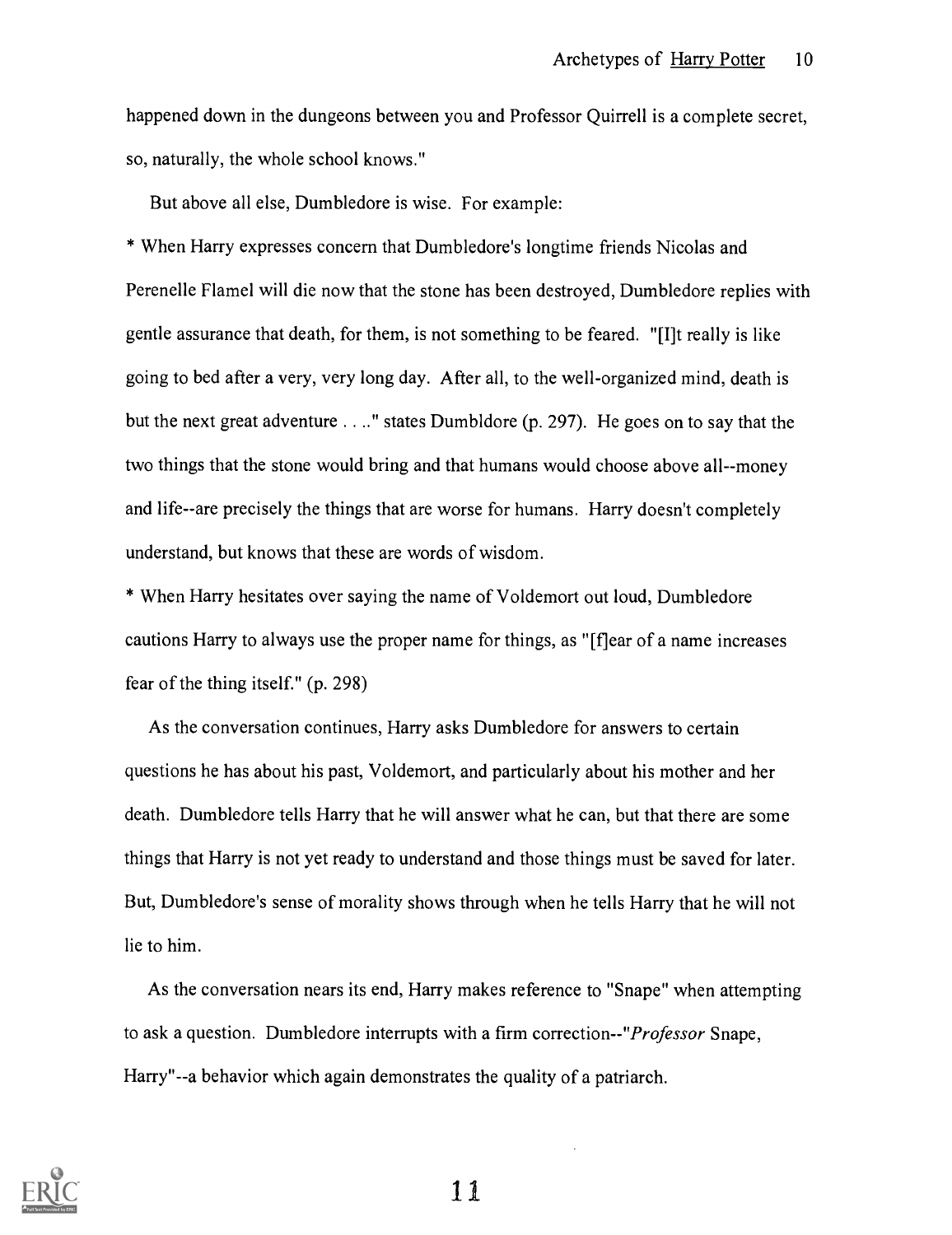And finally, as the conversation concludes, Dumbledore returns to the gentle funloving headmaster aspect of his character when he suggests that Harry put the questions aside and begin tackling some of the treats that his friends have sent him. As he does so, Dumbledore notices some Bertie Bott's Every Flavor Beans, and comments that in his youth he came across a vomit-flavored one. That earlier encounter was enough for him to loose his liking for them, but he thinks that it would be safe now to try one again. Selecting one that he thinks is toffee-flavored, he pops it into his mouth, only to discover that it is ear wax-flavored! Truly, a sense of humor and play.

Gentle, wise, emotionally stable, with firm correction yet also a sense of fun and play- -Albus Dumbledore is the archetypical Partiarch.

#### Hagrid: The Wild Man

We turn next to Hagrid, the groundskeeper of Hogwarts School. We first meet Hagrid in the very early scenes of Philosopher's Stone as he delivers the infant Harry to the Weasley's doorstep, immediately following the death of Harry's parents at the hands of Voldemort. He arrives on a flying motorcycle, and is described as "twice as tall as a normal man, and five times as wide. (p.14) He has long tangles of black hair, and a bushy beard that hides his face. And in his arms he tenderly carries the infant Harry Potter, wrapped in blankets. Hagrid is the archetypical Wild Man.

The Wildman is a typically male image, and often symbolizes the drive for freedom. It is a figure that represents primordial connection with nature, often in a spiritual sense. The Wildman has an earthy quality, and is often unbound by the trappings of civilization. The Wildman exhibits a unique connection with nature, and is often found befriending beasts. The Wildman has a special connection with nature, and as such experiences a

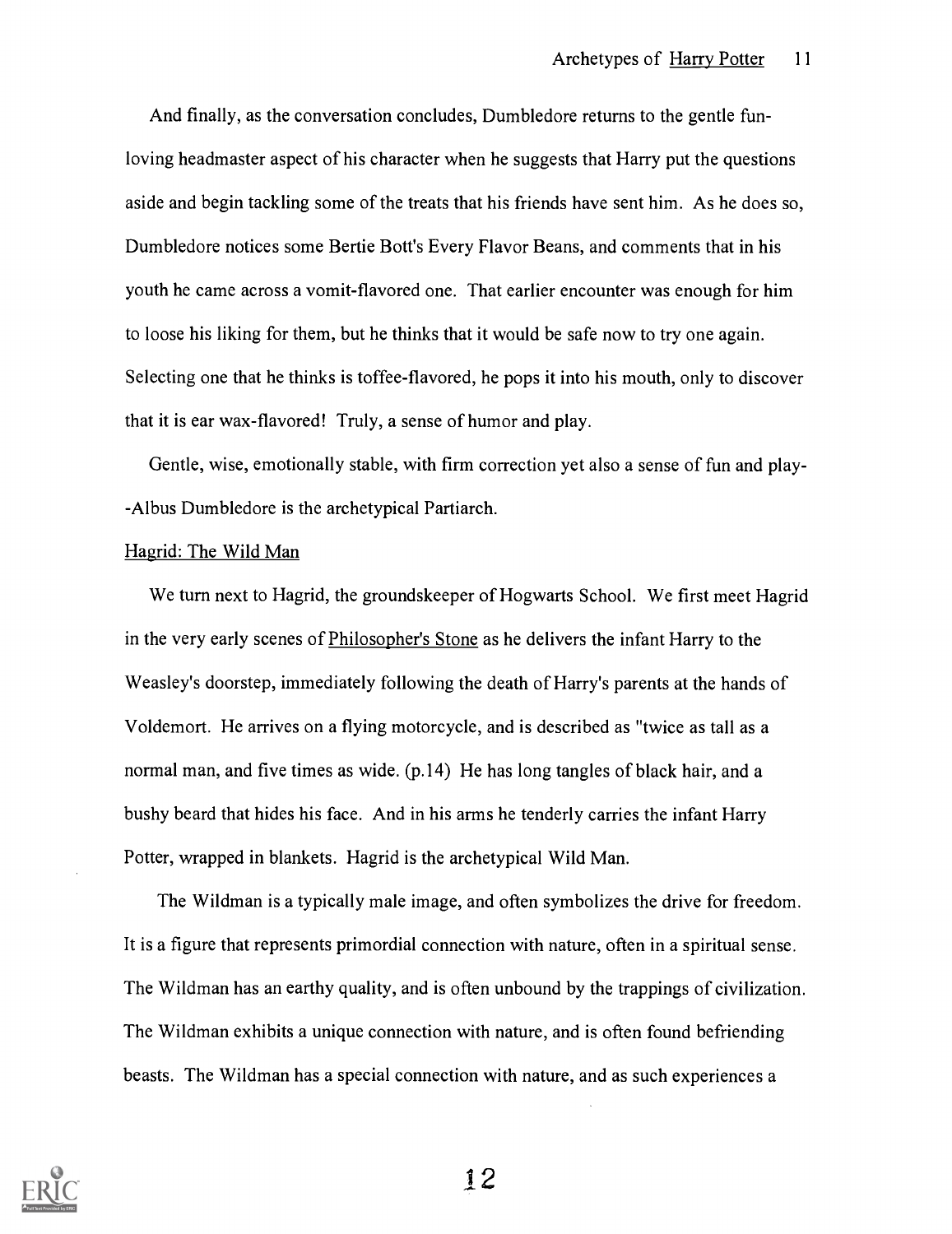subtle wisdom about true inner human needs as opposed to needs and expectations that are imposed on the person by external and often artificial forces. For the Wildman, this connection with nature is what feeds the soul, and thus provides the renewal and sense of direction that is particularly necessary when life becomes difficult. A few examples of how Hagrid exemplifies this archetype:

\* Hagrid lives alone, in a single-room but at the edge of the forbidden forest. His but is simple and basic, not given to any of the comforts or lavishments of the main Howarts castle.

\* Hagrid's pet dog--Fang--is an "enormous black boarhound" which is certainly not a typical domesticated family pet. Yet is also a beast that is much gentler than he appears, as is shown when it bounds over to Ron Weasley in Hagrid's but and licks him behind the ears (p. 140). The parallel images of the foreboding external appearance covering an inner gentleness applies to both Hagrid and Fang--clearly a pet that matches its owner. \* Hagrid, because he lives on the edge of the forbidden forest, is one of the few persons that ventures into the forest. While prudently cautious when in the forest, it is nonetheless a place that he is not afraid to visit. The encounter of searching the forest one night in search of an injured unicorn shows how intimately acquainted Hagrid is with this intimidating place. When Malfoy, one of the students assigned to assist Hagrid in the nighttime search as a result of having received a school detention, expresses his fear of venturing into the forest, Hagrid tells him that "[t]here's nothin' that lives in the forest that'll hurt yeh if yer with me of Fang." (p.250) Clearly, Hagrid enjoys a special "wildman" connection with the forbidden forest that others do not posses nor understand. \* One of the strongest illustrations of Hagrid as the archetypical Wildman is

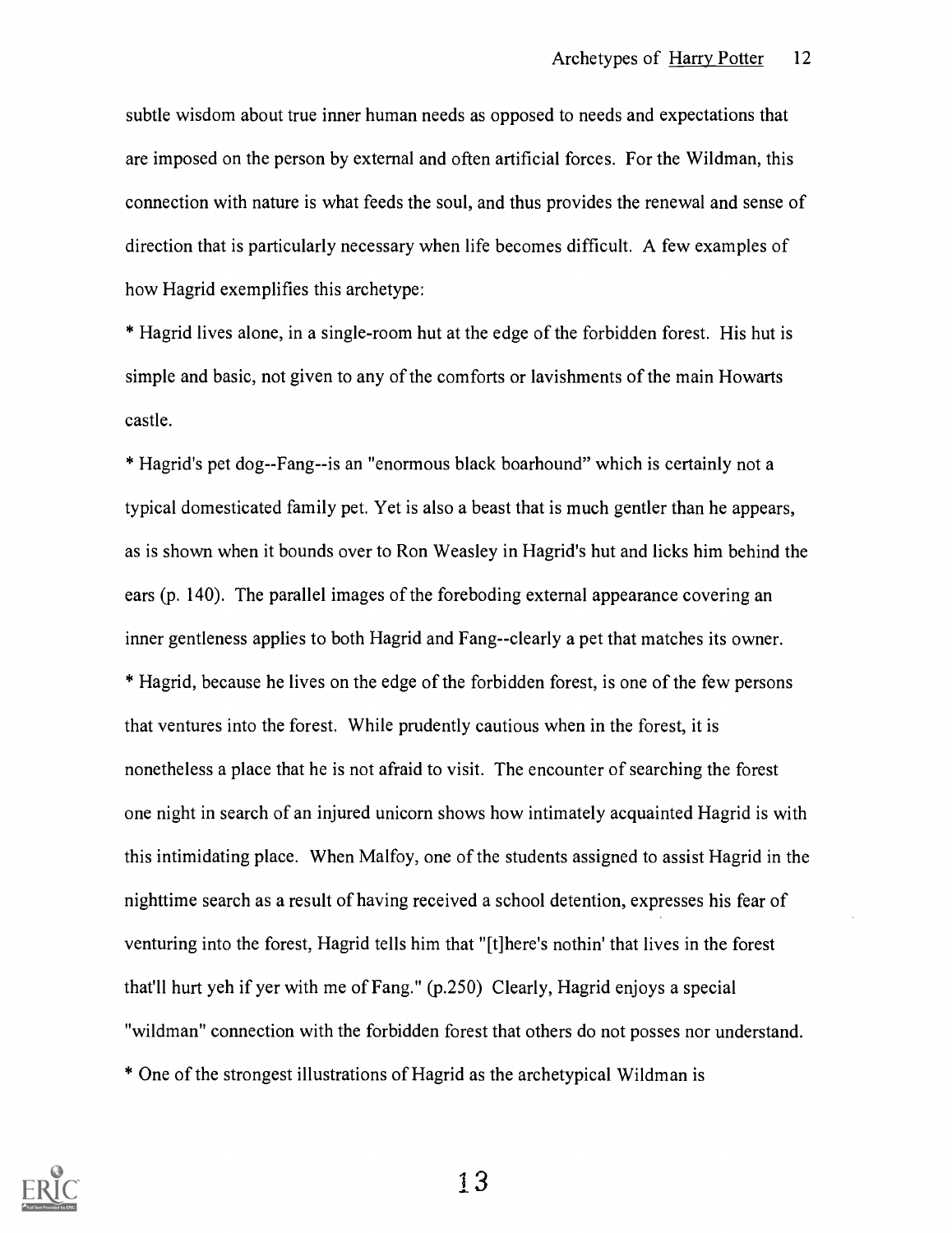demonstrated through the incident of hatching and attempting to raise a baby dragon. The Wildman typically enjoys a unique connection with animals, and in Hagrid's case this connection goes beyond his pet dog, Fang. Although wizard law forbids possession of dragons, largely because they cannot be safely tamed, Hagrid is determined to raise one. When the dragon egg that he has secretly acquired finally hatches successfully--a success that is due to Hagrid's careful attention to the incubation process--Hagrid is absolutely delighted. There is both excitement and tenderness about him as the egg hatches and Norbert, as Hagrid decides to name him, makes his entry into the world. As it is described in the story, Hagrid treats Norbert "like a bunny rabbit," and even sings it lullabies (p.237).

After several weeks, when Hagrid finally accepts the reality that he cannot keep Norbert and that he must let Norbert go, he is literally moved to tears. Indeed, Hagrid has packed Norbert's favorite teddy bear for him to take with him as he is about to be taken for transport and eventual release to the wild, so that Norbert won't get lonely. And, when the time comes for Norbert to be taken, Hagrid sobs his goodbye, and says, "Mommy will never forget you." (p. 240) Tough outside, yet tender inside. This is the nature of the Wildman archetype.

### Ron Weasley: The Best Friend

We next turn to the character of Ron Weasley. Everyone needs a "best buddy," the friend that can be counted on in any situation, that is loyal, that sometimes keeps one out of trouble, yet at other times goes right along when getting into trouble. For Harry, this person is Ron Weasley. This is the archetypical "Best Friend."

Cowden, LaFever and Caro's classification of the "Best Friend" archetype (2000)

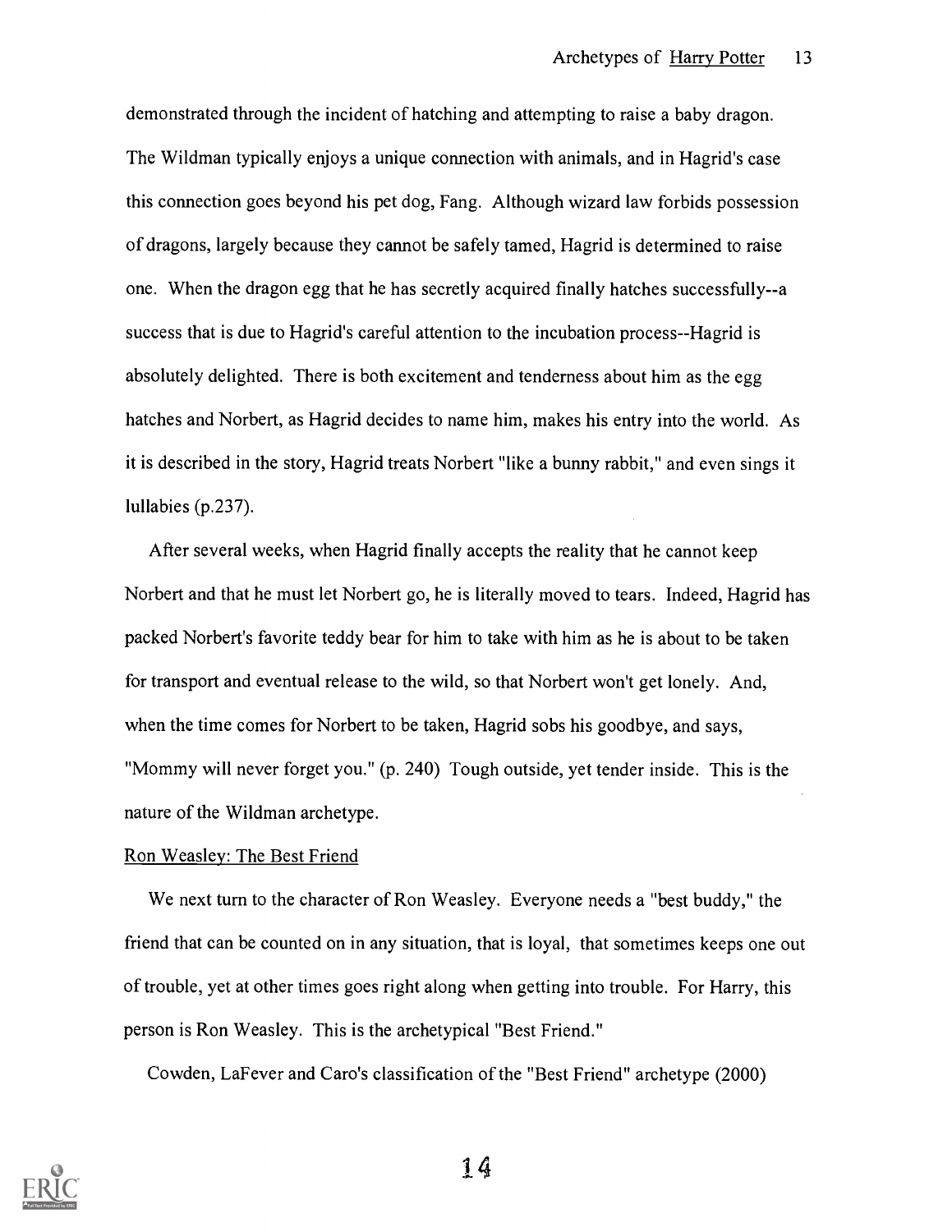identifies this person as being fundamentally decent, kind, and responsible. This is the ultimate team player, the person that is good in a crisis. This is the person that is always present and ready to "lend a hand," yet at the same time may fail to realize that he or she needs to take the lead. The Best Friend is stable, supportive, and tolerant. This is Ron Weasley.

The Best Friend, however, can also exhibit personal flaws, chief of which is that of being too compliant or unassertive. This can often be seen in the Best Friend's compliant following of the course that family or society has laid out. Sometimes this can result in the Best Friend being torn between friends and his or her personal dreams, but more often than not this person does not challenge the system and accepts the path that has been prescribed.

Mark and Pearson (2001) describe the same basic archetype, but with different terms. For them, Ron Weasley would be considered the "Regular Guy/Gal." Although many of the characteristics of this achetype as they describe them are similar to the "Best Friend," the perspective provided by Mark and Pearson provides a richer vision. Seen in this view, the Regular Guy/Gal functions from a core desire to have a conncetion with others. The goal is one of belonging, of fitting in. Seen from the opposite side, the most significant fear of the Regular Guy/Gal is that of standing out, and potentially as a result, being exiled or rejected. As a consequence, such a person can easily give up the self in the attempt to blend in, which then has the potential to result in only a superficial connection with others.

Whether labeled as the "Best Friend" or the "Regular Guy/Gal," the basic archetypal concept is the same, and Ron Weasley is the primary exemplar. Consider the following

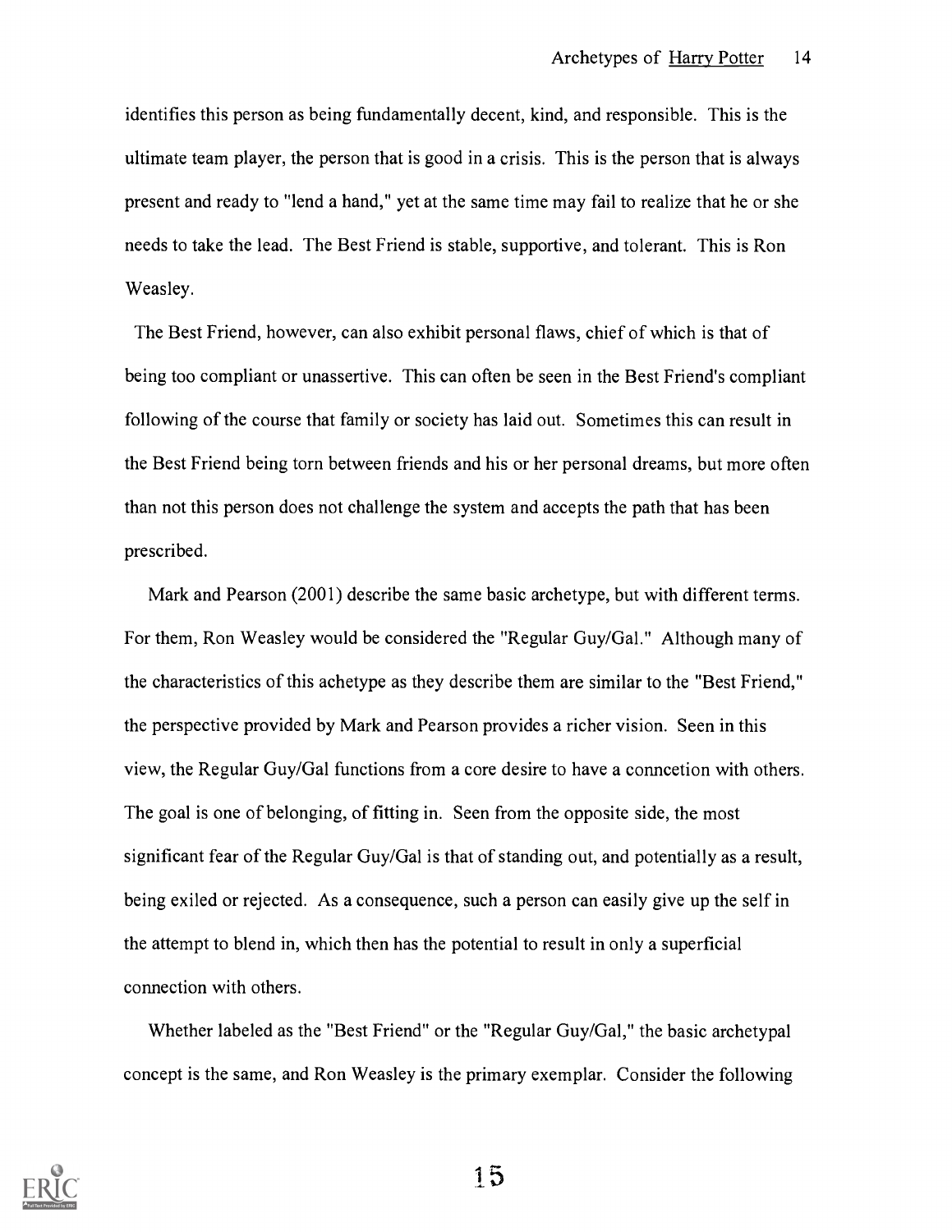selected illustrations, again taken from Scorcerer's Stone:

\* It is Ron the first befriends Harry, when they meet on the Hogwarts Express. Being the sixth child in the Weasley family, he has inherited all the various left-overs and hand-medowns from his older brothers. He explains to Harry that everyone expecte him to do as well as his older brothers, but if he actually does it is no big deal because they have already done if first. (p.99) His clothes and magic supplies are somewhat worn, which is of some slight embarrasment to him, but Harry puts him at ease as he himself has lived a very meager life up to now, a commonality which bonds the two friends.

\* Ron is selected for Gryfindore in the sorting ceremony. As the sorting hat explains it, Gryfindores are brave at heart, with daring, nerve, and loyalty.

\* It is Ron that agrees to be Harry's "second" when Draco Malfoy challenges Harry to a wizzards's duel. Although the duel does not actually take place, it is Ron that accompanies Harry as they sneak out of the formitory that night against the school rules. Ron is always willing to be Harry's back-up on their numerous nighttime escapades around the school and grounds.

\* It is during one such adventure that Ron and Harry join in the defense of Hermione when she is attacked by a troll that has been set loose in the school.

\* Ron, coming from a long-established family of wizzards, is the one to explain many of the wizzard world concepts to Harry. Included in this is how to play wizzard's chess, a skill that will come in handy for both Harry and Ron in their eventual quest for the Sorcerer's stone and the resulting encounter with Voldemort.

\* And indeed, it is in that quest to find and reveal the secret of the stone that Ron, directing the chess game in the underground chamber that guards the passageway,

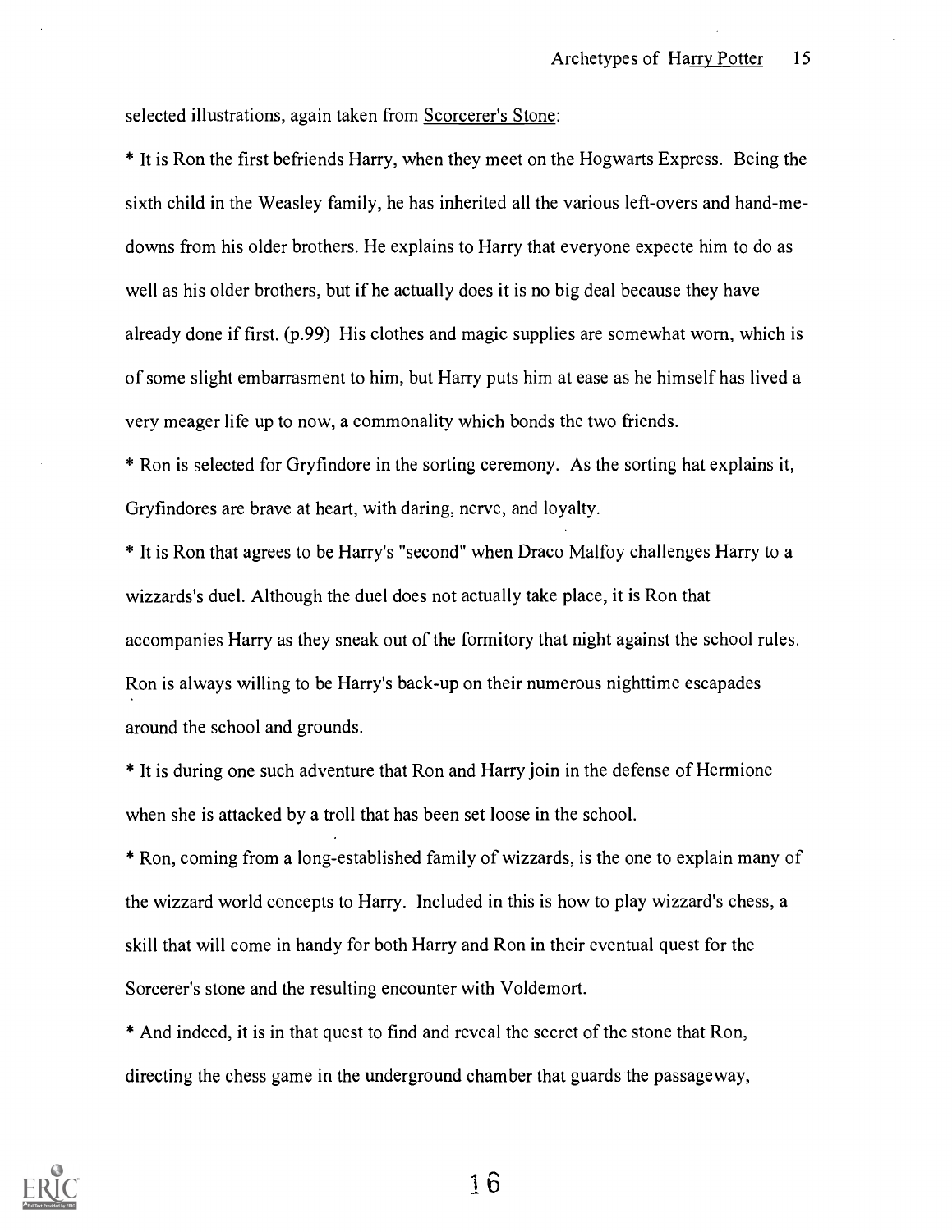sacrifices himself so that Harry can win the game and continue.

Ron Weasley is the Regular Guy and the Best Friend.

#### Draco Malfoy: The Bad Boy

The next major archetype to be considered is what Cowder, LaFever and Viders (2000) would label the "Bad Boy." In Mark & Pearson's (2001) classification, this is the "Outlaw." Whether "Bad Boy" or "Outlaw, " Draco Malfoy is the prime exemplar.

Cowden, LaFever and Vider's description of the Bad Boy is an ideal description of Malfoy. The Bad Boy struts into every room. He can be cool, wild, and moody. He is cocky and charismatic; others are attracted to him. Yet he can also be bitter, pessimistic, and volatile. Somehow, there are secrets from his past, and often his bad attitude is a form of protection attempting to cover this. Outwardly he can appear to be a rebel without a cause, but this attitude can also be an attempt to hide an inner goodness.

From Mark and Pearson's perspective (2001), the Outlaw operates on the principle that "rules are meant to be broken." Often operating from a sense of revenge or revolution, the Outlaw seeks to destroy what is not working, either for himself or for the community. There is a fear that operates within the Outlaw, and it is the fear of being powerless, or trivialized, or inconsequential. But, that same Outlaw possesses a gift, and the gift is that of radical freedom. By challenging the rules and conventions, the Outlaw can open new possibilities. But, these same gifts and attitudes, if not used in productive pursuits or for positive gain, can easily lead the Outlaw into being controlled by the "shadow" side, where the strength of the archetype is used to destroy and corrupt.

How is it that Draco Malfoy exemplifies this archetype? Consider the following brief selected examples from Sorcerer's Stone:

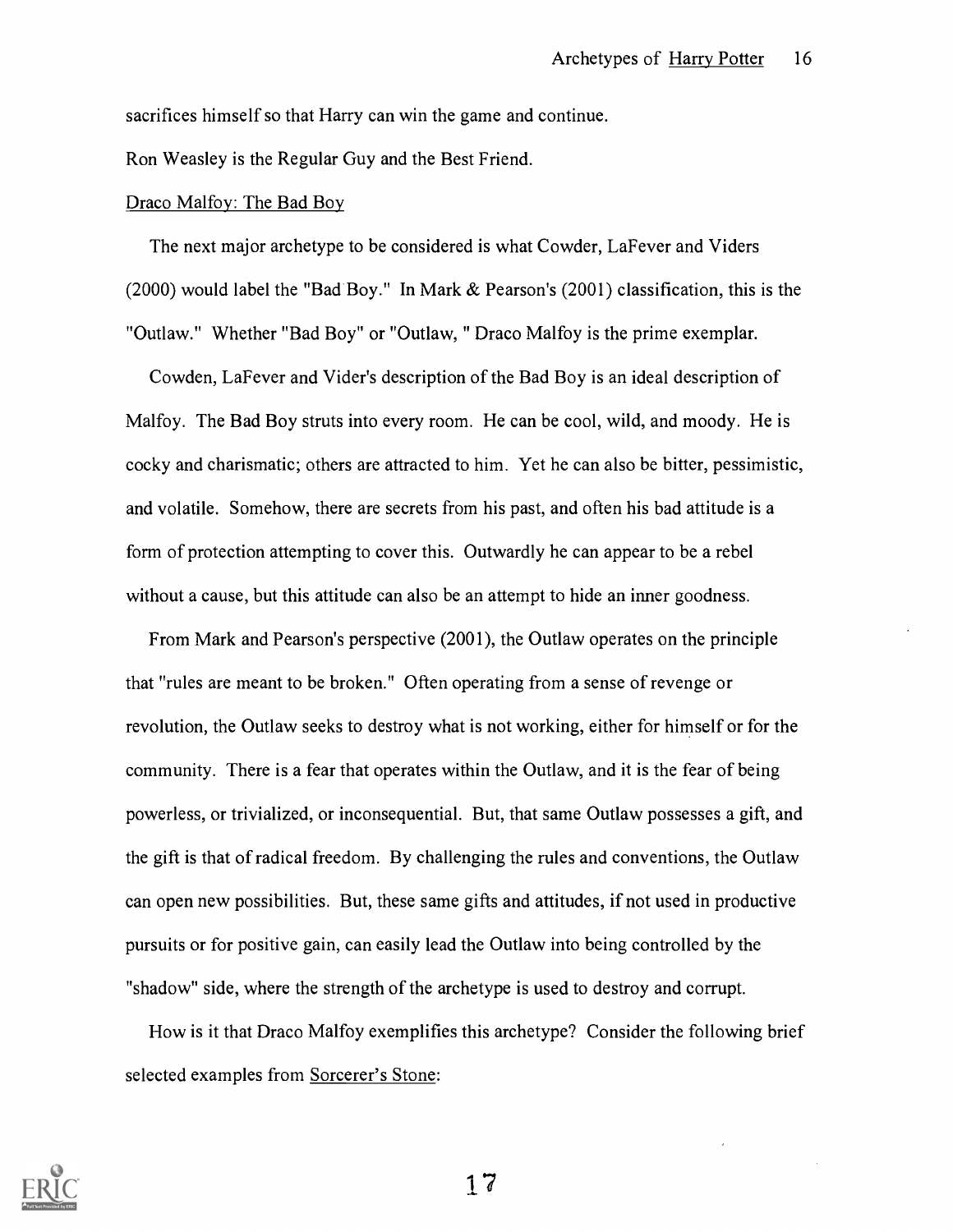\* Row ling creates a sense of the Bad Boy image through the use of his name. Rarely is he referred to as "Draco." The name by which is used throughout the story is "Malfoy." This effectively creates that sense of swagger and cockiness that is at the heart of the Bad Boy image.

\* The first encounter between Malfoy and Harry takes place in the wizard robe shop in Diagon Alley. Not knowing each other, they engage in a brief conversation. Malfoy already exhibits the detached "cool" attitude by his comments of distain over the required robes that first-year students must wear, his condescending attitude towards Hagrid (which is based only on what he has been told, not on any sort of first-hand experience), his hope to be selected for Slytherin House, his self-perceived "right"' to be selected for his house quiddich team, and his complete lack of sympathy over the fact that Harry's parents were killed. All in all, this first encounter sets the stage for Malfoy's introduction--cool, smug superiority. (pp. 77-78)

\* Not long after the encounter at Diagon Alley, Malfoy and Harry are more formally introduced as they find themselves on the Howarts Express. Malfoy has already begun to establish himself as a "leader of the pack," as two "bodyguards," Grabbe and Goyle, accompany him on the train. When he finds out that Harry is indeed the legendary person everyone is talking about, and that Harry has already made friends with Ron Weasley, Malfoy informs Harry that some wizarding families are better than others, and that Harry doesn't want to go about making friends with "that sort." The encounter rapidly degenerates into a challenge for a fight. (pp108-109)

\* In the Sorting Hat ceremony, Slytherin House students are described as "cunning folk" that "use any means to achieve their ends." (p.118) The Sorting Hat needs no time to



1\_'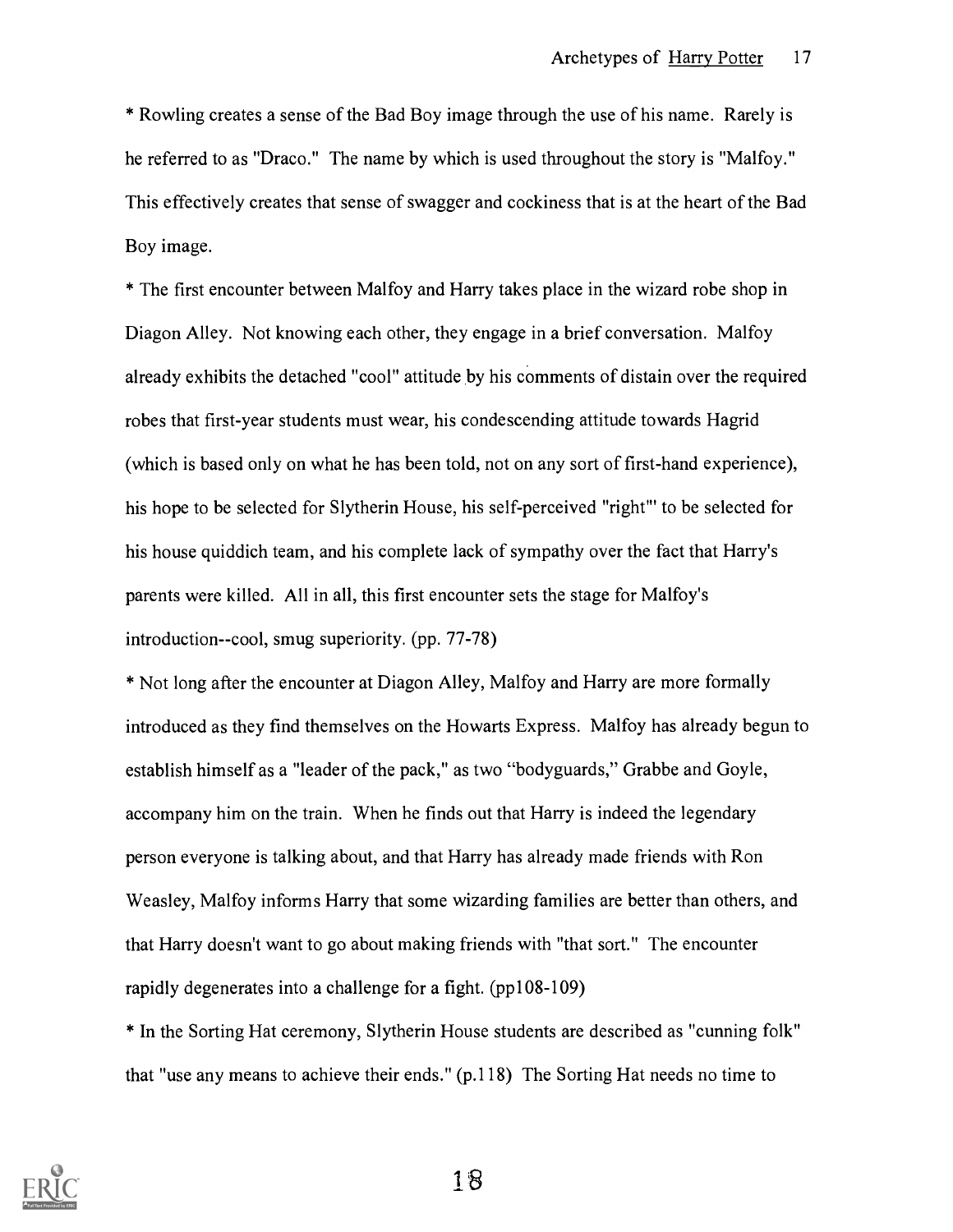deliberate its choice of house for Draco Malfoy. In the ceremony, Malfoy swaggers forward, and the hat screams "Slytherin" almost instantly when it touches his head. (p. 120) There is no doubt where Malfoy belongs, and it is a selection with which he is quite pleased.

\* Malfoy continually taunts Harry and his friends, as is illustrated when he snatches Ron's Remembrall, a gift from Ron's grandmother, from his hands. Malfoy quickly backs down and gives it back only when confronted by Professor McGonagall. As the encounter ends, Malfoy "Slopes" away, again accompanied by his henchmen Crabbe and Goyle. (p. 145)

\* Malfoy is enraged over being upstaged by Harry's Nimbus 2000 broomstick, a model clearly superior to the Comet Two Sixty that Malfoy possesses. (p. 165)

\* Malfoy cannot stand being made to look powerless or trivialized, as is described by his reaction at the end of the school year when Gryffindore wins the annual house cup. "Malfoy couldn't have looked more stunned and horrified if he's just had the Body-Bind Curse put on him. (p. 306)

#### Harry Potter: The Hero and Warrior

We now turn to the final character to be discussed, and the final archetype images: Harry Potter. In some ways, Harry represents a single archetype (termed a "core archetype" by Cowden, LaFever, and Viders, 2000), in a manner similar to Dumbledore, Hagrid, Ron and Malfoy. But in another sense, Harry is a multi-layered archetype. Furthermore, Harry can also be shown to represent a developing/evolving archetype. We will now look at each of these three dimensions.

Harry as a single archetype.

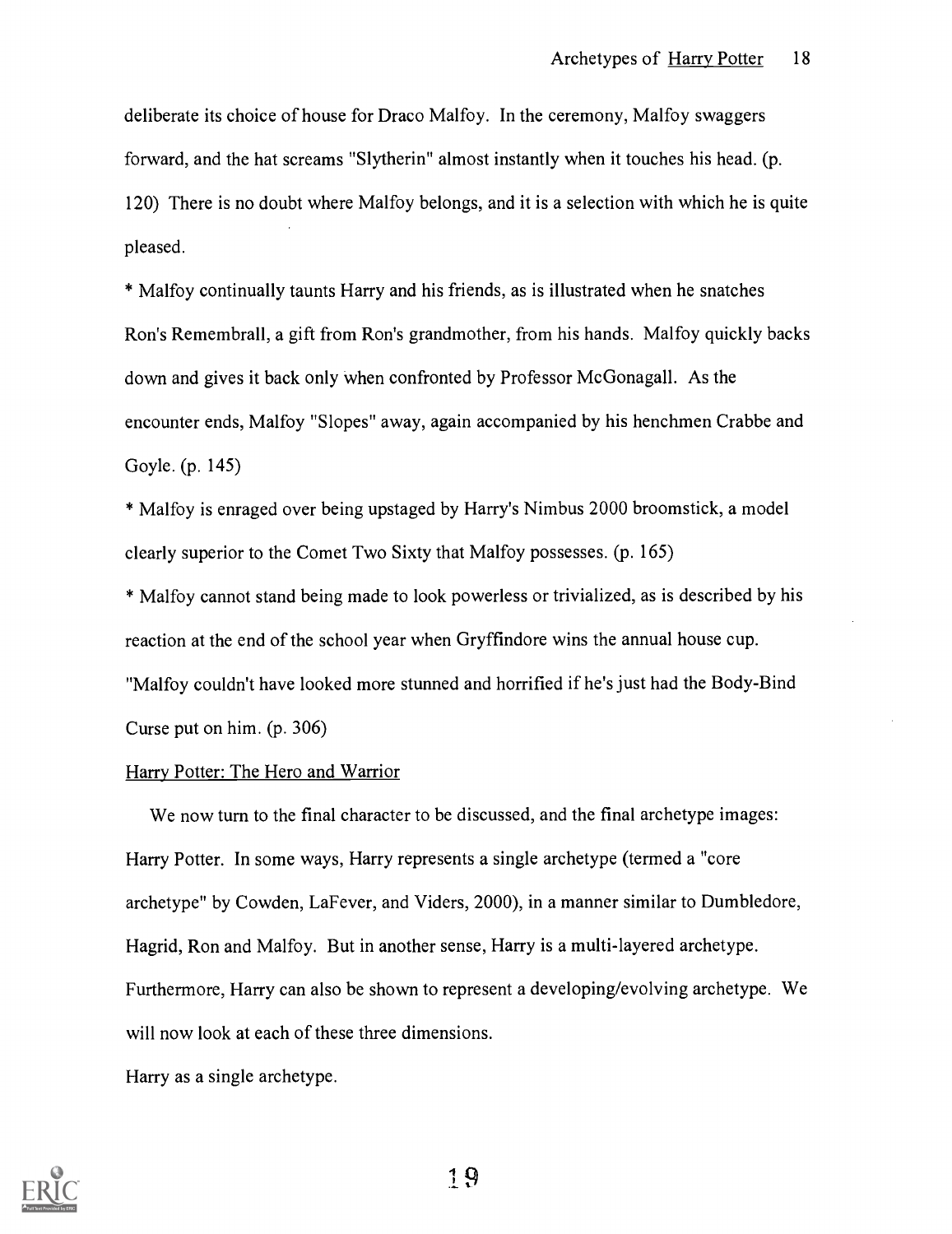If a single archetype were to be selected for Harry, it would likely be that of the "Warrior." Both Pearson (1991) and Rohr and Martos (1996) use this term. Mark and Pearson (2001) change the label slightly and use the term "Hero." The underlying characterizations are the same.

The Hero/Warrior is one that strives to prove one's worth through courage, focus, and allegiance. The confronted with challenges the goal is to win, but it is more than winning merely to achieve personal status or power. It is winning in the service of others, winning to make the world a better place, winning in order to fight for that which really matter, winning for purpose, winning for a just and virtuous cause.

The strategy that the Hero/Warrior often employs is that of becoming as strong and capable as possible. When faced with adversity, the Hero/Warrior rises to the challenge. This person knows the level of appropriate force required to confront the adversity, and uses it in a judicious manner--no more than is necessary but also no less than is required. Courage, persistence, stamina, devotion--all are the hallmark qualities and gifts of the Hero/Warrior.

There is also, however, a "shadow" side to the Hero/Warrior, a "trap" that can easily be tripped. While the Hero/Warrior needs no enemy, there is the fear of being weak, vulnerable or powerless, and without careful attentiveness the Hero/Warrior can easily succumb to this shadow. The strength of character--courage, stamina, and persistence- can evolve into arrogance, and along with it the necessity of having an enemy in order to continually provide something to "prove."

Some examples of Harry as the Hero/Warrior in Sorcerer's Stone:

\* The Sorting Hat selects Harry for Gryffindore House, the house noted for the "brave at

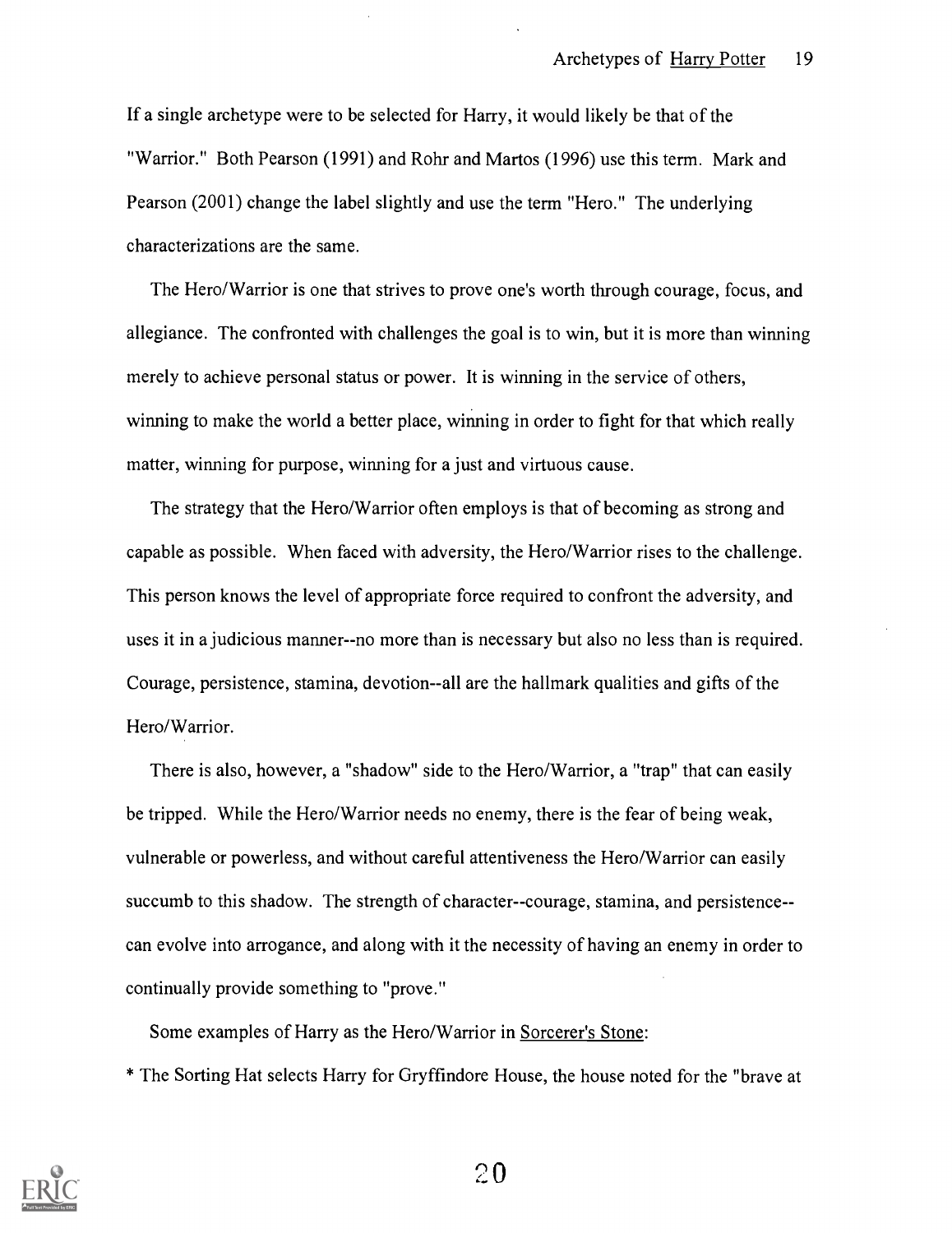heart" and those of "daring, nerve, and chivalry." (p. 118)

\* From the very earliest pages of the story, Harry is known as "the boy who lived." How he survived is a mystery that has not yet been revealed, but survive he did.

\* When the challenge of a wizard's duel, issued by Malfoy, turns into a dangerous encounter with a deadly troll that has been unleashed in the halls of Hogwarts, Harry rises to the occasion and saves the life of his friend Hermione.

\* Harry's skill and courage on the quiddich field rapidly becomes legendary, even though he is only a first-year student. For a first-year student to be selected for the team, let alone being chosen as the team's seeker, is nearly unheard of in Hogwarts history.

\* In the climax of the story, when Harry confronts Quirrell/Voldemort, he refuses to give over the sorcerer's stone, even at the risk of sacrificing his own life, for he knows that by surrendering the stone incalculable evil will be released. His courage and discipline leads to a triumph for the greater good.

Harry as a multi-layered archetype.

Even though it is possible to think of Harry Potter as an exemplar of a single archetype (or core archetype), when considered from the perspective of a multi-layered archetype a deeper characterization emerges. Whereas a core archetype remains basically within the same general type during the course of story, a multi-layered archetype can provide richness and depth to the character. This allows the author to breath more life into the characters, to provide detail to the back-story of the character, or to develop complexities between characters (Cowden, LaFever, and Viders, p. 113) Harry may be seen in this multi-layered light.

While the predominant archetype for Harry is that of the Hero/Warrior, there is also

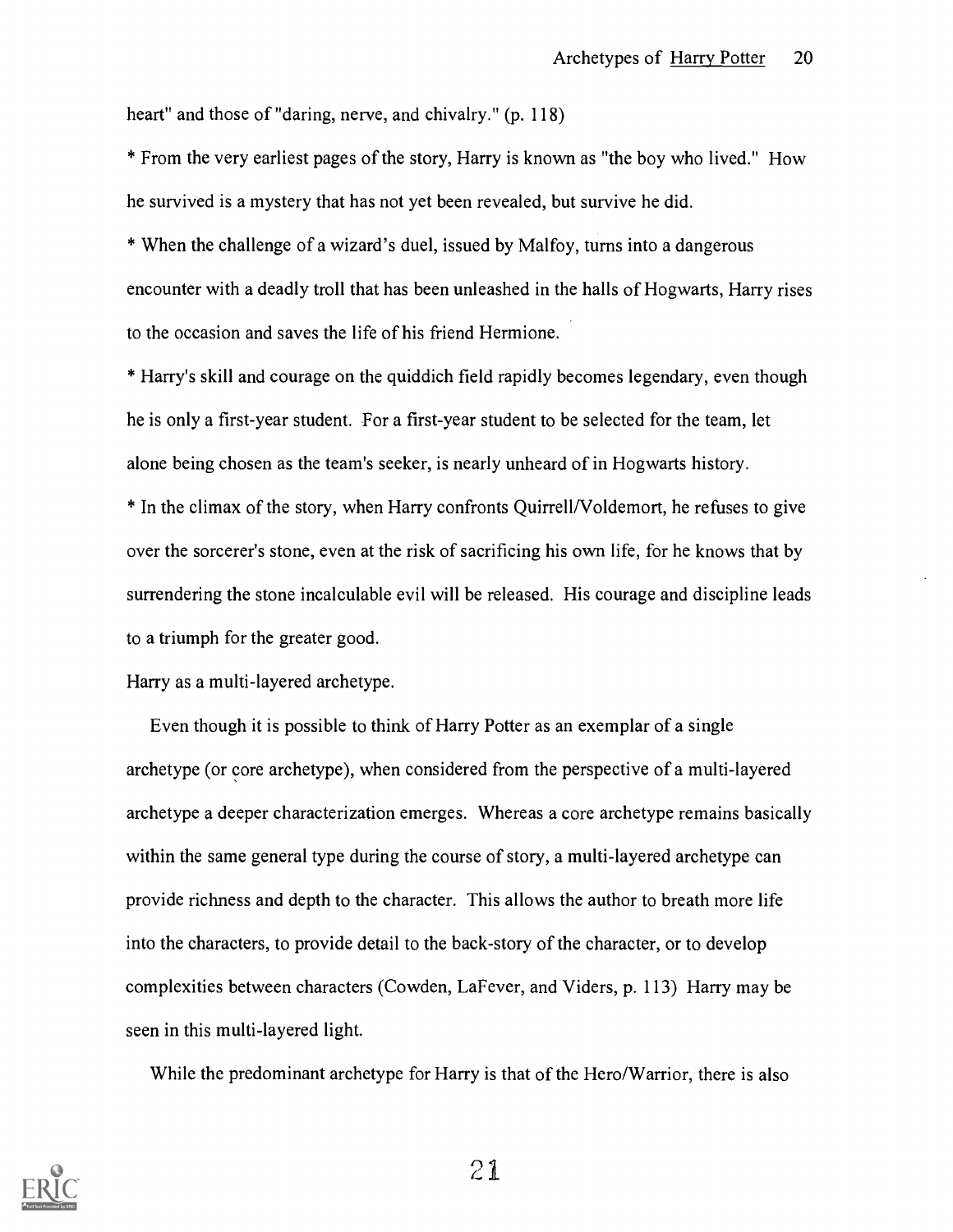the hint of what Cowden, LaFever, and Viders would term the "Lost Soul." This Lost Soul exhibits a degree of angst and passion. This type may re-live mistakes from the past, but still dreams for a better life in the future. The Lost Soul can be devoted and discerning, but can also show a degree of vulnerability. For the Lost Soul, an isolating event from the past can often be the defining event of character, accounting for a feeling of being isolated, separated from peers, or a loner, particularly if the events were beyond his or her control. The Lost Soul sometimes aches for what he cannot have.

In many ways, Harry is also a Lost Soul. Early on in life, in his pre-Hogwarts days living with the Dursleys, he knows that he is somehow "different." He doesn't know the details of his parents deaths--the Dursleys explain it as a car crash and refuse to discuss it further. He is physically isolated in the very house where he lives--the closet under the stairs. Strange events "just seemed to happen," events which he could not completely understand nor explain. It was these very events, such as the butchered haircut growing back overnight, the glass at the reptile house suddenly disappearing, and the mysterious scar on his forehead, all of which led Harry at a very early age to realize that he was somehow at odds with the rest of the world, particularly the world of the Dursleys.

When Harry finally leaves for Hogwarts, in the escort of Hagrid, he finds that strangers seem to know who he is. Somehow, he is different; he can sense it in the looks and the quiet expressions of amazement. Indeed, the shopkeepers at Diagon Alley seem to know who he is and who his parents are, even before he does! How can this be? There is most certainly something about Harry that sets him aside, marks him as "special, " but that same something also endows him with a sense of isolation.

Harry might also be identified with the "Caregiver" archetype. The Caregiver, as

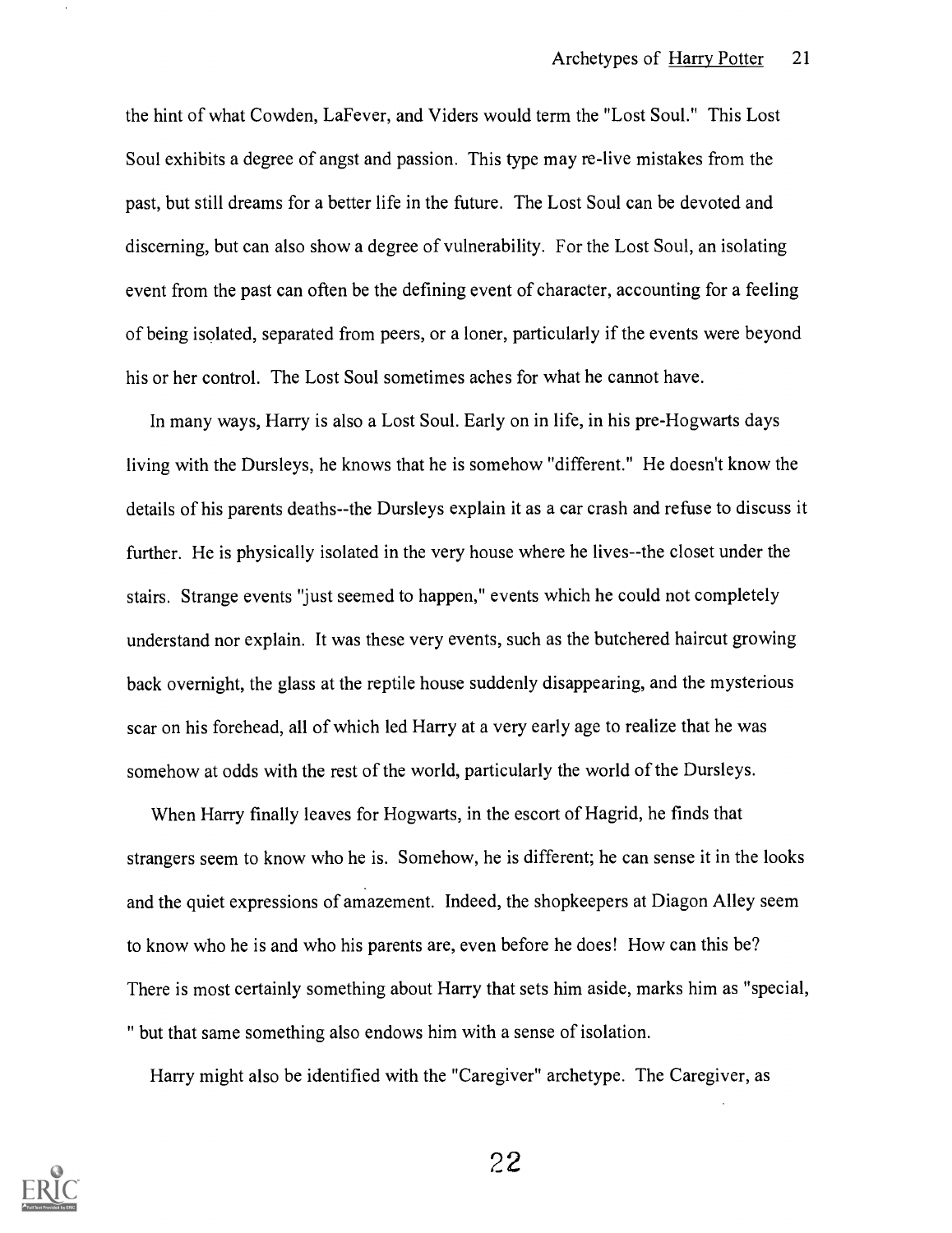defined by Mack and Pearson (19xx) has a core desire to help others and protect people from harm. Certainly, Harry exemplifies this. Compassion and generosity, responding to others when they are in need--these too are signs of the Caregiver. Indeed, Harry's loyalty and response when his friends are in danger indicate that he possesses qualities of this archetype.

Harry as an Evolving Archetype

An author also may employ evolving archetypes, as a literary device, either as a vehicle for building complexity and depth of an individual character, or as a response to changing plot dynamics. In the case of Harry Potter as a character, the issue may not be so much what particular archetype he at present, but rather what archetype might he be evolving towards. Whether one sees him as the Hero/Warrior, the Lost Soul, the Caregiver, or possibly even something else, the reader is engaged with speculation as to what he will become. Will he eventually become the next Dumbledore, the archetypical Patriarch? Will the shadow side of the Warrior, in the process becoming the Evil King or even a Voldemort, seduce him? Perhaps he will develop qualities more often associated with the Bad Boy? As the series develops we will eventually know where Rowling takes Harry's character. He is essentially still a work-in-progress, and as such readers across the globe can only speculate as to the eventual outcome.

#### Archetype as Explanation

The appeal of the Harry Potter series is certainly without question. As noted earlier, worldwide sales have been phenomenal. The books have been wildly popular with both kids and adults. The natural question is "What accounts for this popularity?" It is the position of this paper that the answer to that question may lay, in part, through the

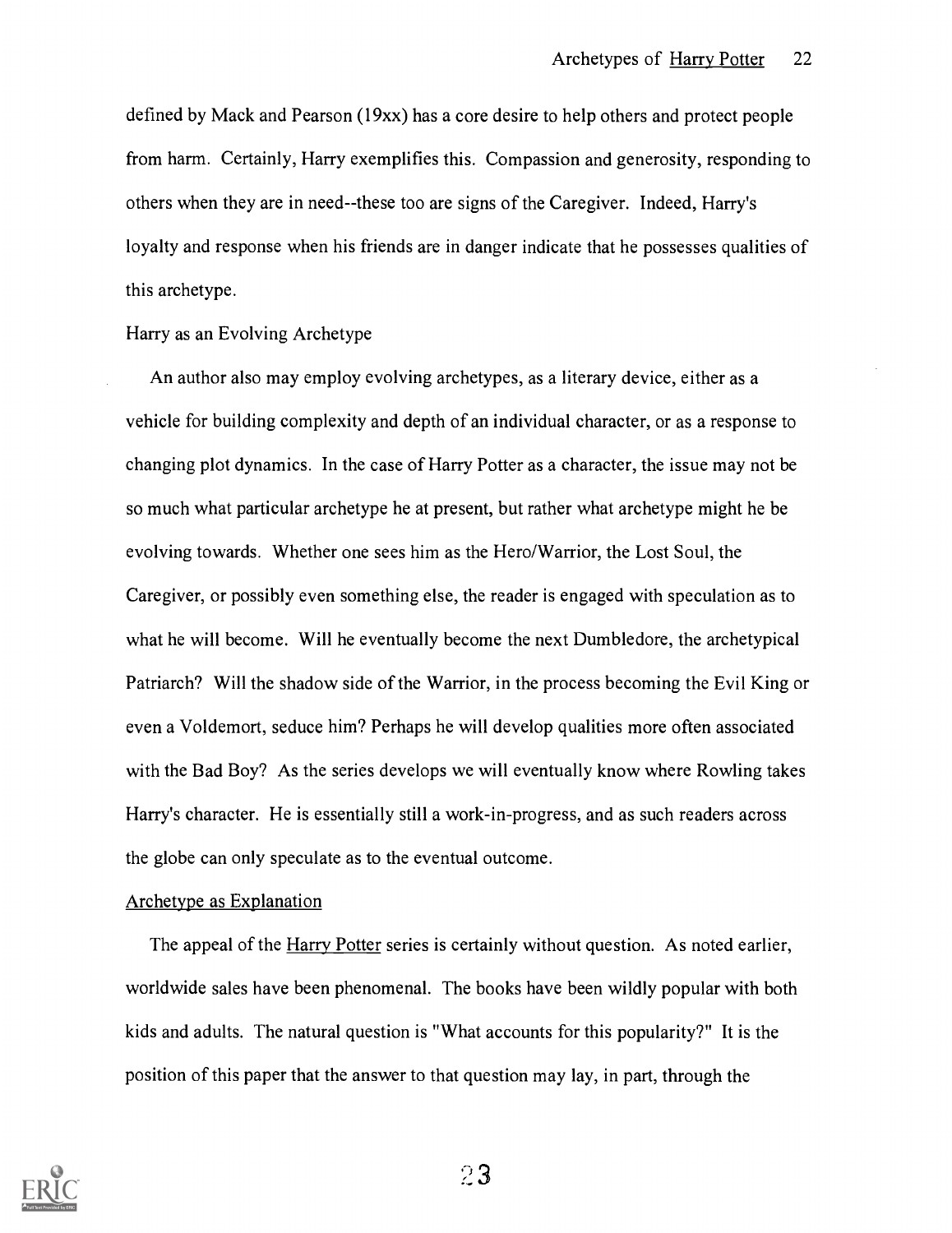understanding of archetype.

Archetypes most definitely resonate with people. This concept forms the basis for much of contemporary advertising, as illustrated by the work of Mark and Pearson (2001). For example, the Hero archetype is the perfect image to use for products that potentially could make a major impact on the world, help people perform at their peak levels, or that address major social problems. The image is one of strength, morality, or championing the cause of the underdog. People that view themselves in this light will naturally be attracted to products and marketing that capitalizes on this "hero" aspect. If the identification exists and is recognized in the world of archetypes and advertising, certainly it is reasonable that such personal identification can also exist in the mind of the reader.

But a deeper understanding of the appeal and resonance of archetype is suggested by Richard Rohr (Rohr and Martos,1996). As presented by Rohr, archetypes posses "generative power." This is power to touch lives, to transform lives. It is power that places the individual in touch with the very essence of being, power that touches the soul. As Rohr argues, preaching, talking and writing seldom change people's lives, but encounter with authentic stories and persons of courage, loyalty, and compassion- archetypical images all--have the power to transform lives. As he states it, "That is the almost imperial power of an archetype." (p. 198)

It is this generative power, the power of the archetype, that may explain why the stories resonate so strongly with kids. Certainly the stories are creative, lively, and engaging. They have colorful characters and intriguing story lines. But they also have something deeper. They illuminate for children the possibilities that may exist for them

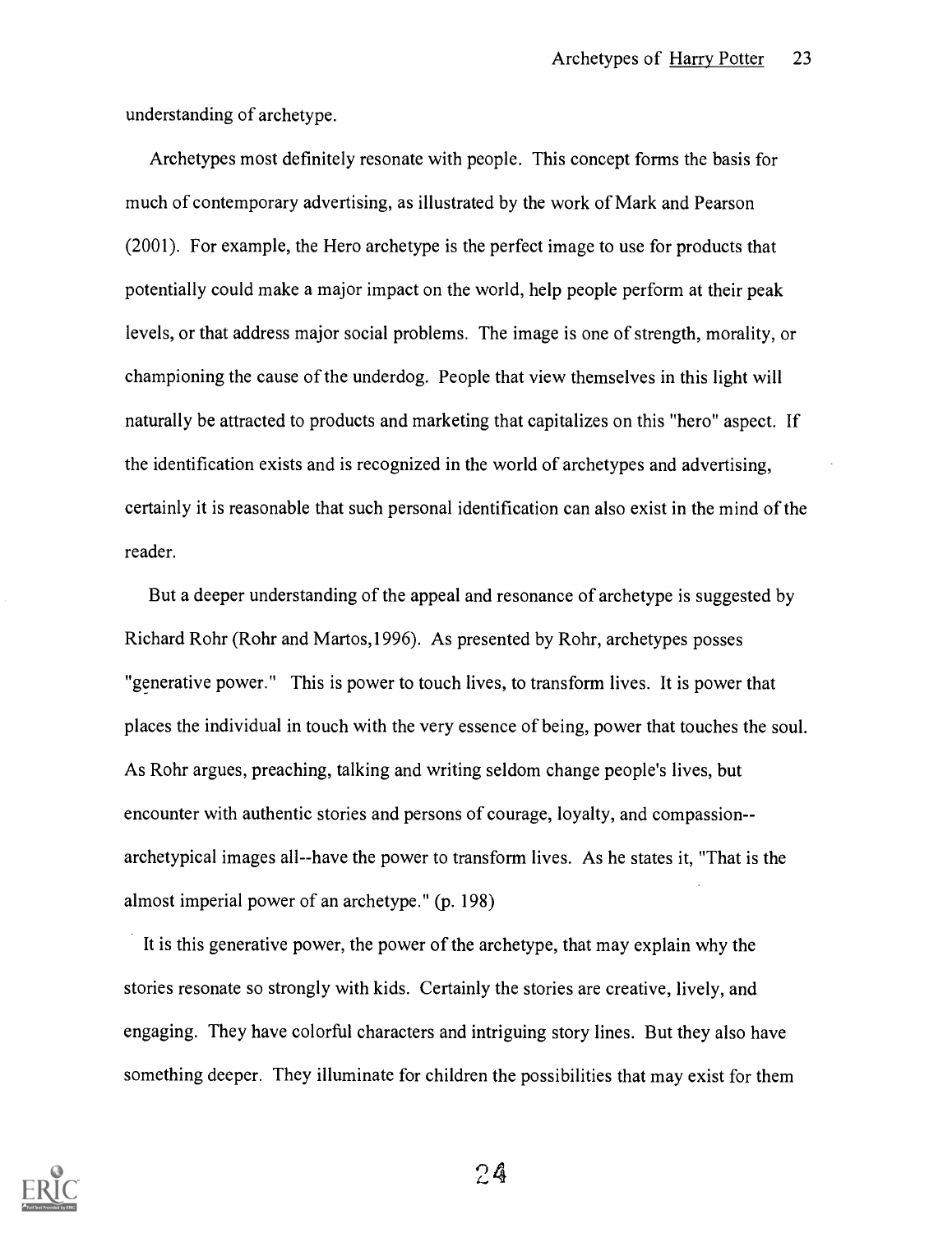as they seek to for their own identities in the world. If indeed archetypes have generative power, power to engage and touch lives in vivid ways, then perhaps this is precisely what is happening with Harry Potter. Readers are being engaged with powerful images of courage, loyalty, compassion, friendship, and virtue, all of which resonate deeply in the soul in ways that challenge, affirm, and uplift. We can only wait to see what comes next.

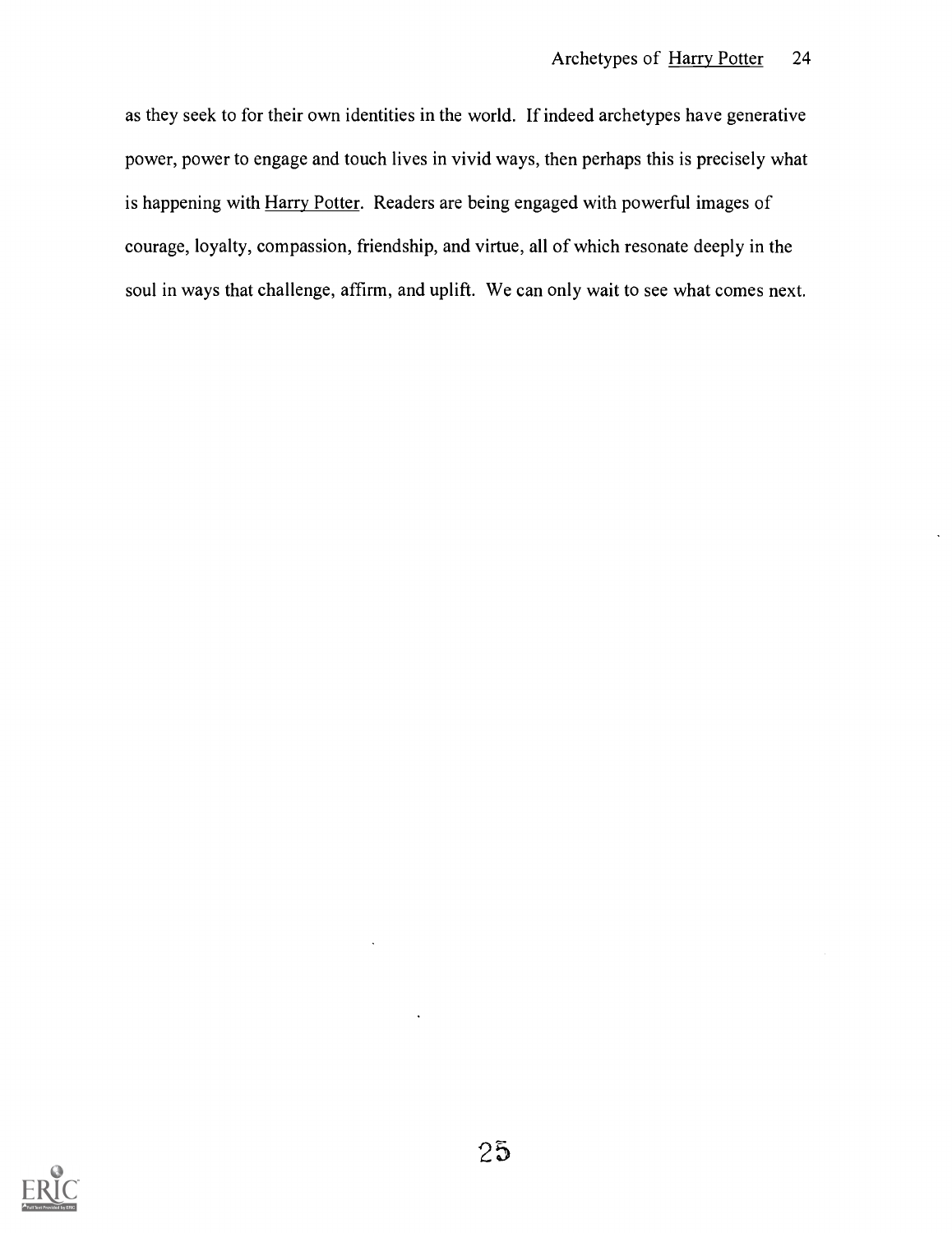## References (selected)

Absher, Tom (1990) Men and the Godess Feminine archetypes in western literature Park Street Press, Rochester VT

Albritton, Tom (1994) "Teaching, Learning, and Archetypes: Images of instruction in Cynthia Voigh's Dicey's Song" The ALAN Review Spring 1994, v. 21 no. 3, retrieved electronically January 2003,

http://scholar.lib.vt.edu/ejournals/ALAN/spring94/Albritton.html

Barrett, Gregory (1989) Archetypes in Japanese Film Associated University Presses, Cranbury NJ

Brozo, William G. (2002) To be a Boy, To be a Reader: Engaging teen and preteen boys in active literacy. Newark DE, International Reading Association

Cowden, Tami D., La Fever, Caro, and Viders, Sue. (2000) The Complete Writer's Guide to Heroes and Heroines: Sixteen master archetypes. Hollywood CA, Lone Eagle Publishing

Frye, Northrop (1951) "The Archetypes of Literature" in Stanton, Shirley F. (ed) (1987) pp 110-123 Literary Theories in Praxis University of Pennsylvania Press, Philadelphia

Jung, C.G. (1972) Four Archetypes: Mother, rebirth, spirit, trickster. (Translated by R.F.C. Hull) London: Routledge and Kegan Paul

Mark, Margaret and Pearson, Carol S. (2001) Building Extraordinary Brands Through the Power of Archetype. New York, McGraw-Hill

Moore, Robert and Gillette, Douglas King, Warrior, Magician, Lover: Rediscovering the archetypes of the mature masculine HarperSanFrancisco, New York

O'Malley, William J. (1999) Soul of a Christian Man: A scriptural look at spirituality Thomas More Publishing, Allen TX

Pearson, Carol S. (1991) Awakening the Heroes Within: Twelve archetypes to help us find ourselves and transform our world. New York, Harper Collins

Rohr, Richard and Martos, Joseph (1996) The Wild Man's Journey: Reflections on male spirituality. Cincinnati, St. Anthony Messenger Press

Rowling, J.K. (1997) Harry Potter and the Sorcerer's Stone Scholastic Inc., New York

Thiis-Evensen, Thomas (1987) Archetypes in Archetecture Norwegian University Press, Oslo (translated by Ruth Waaler and Scott Campbell)

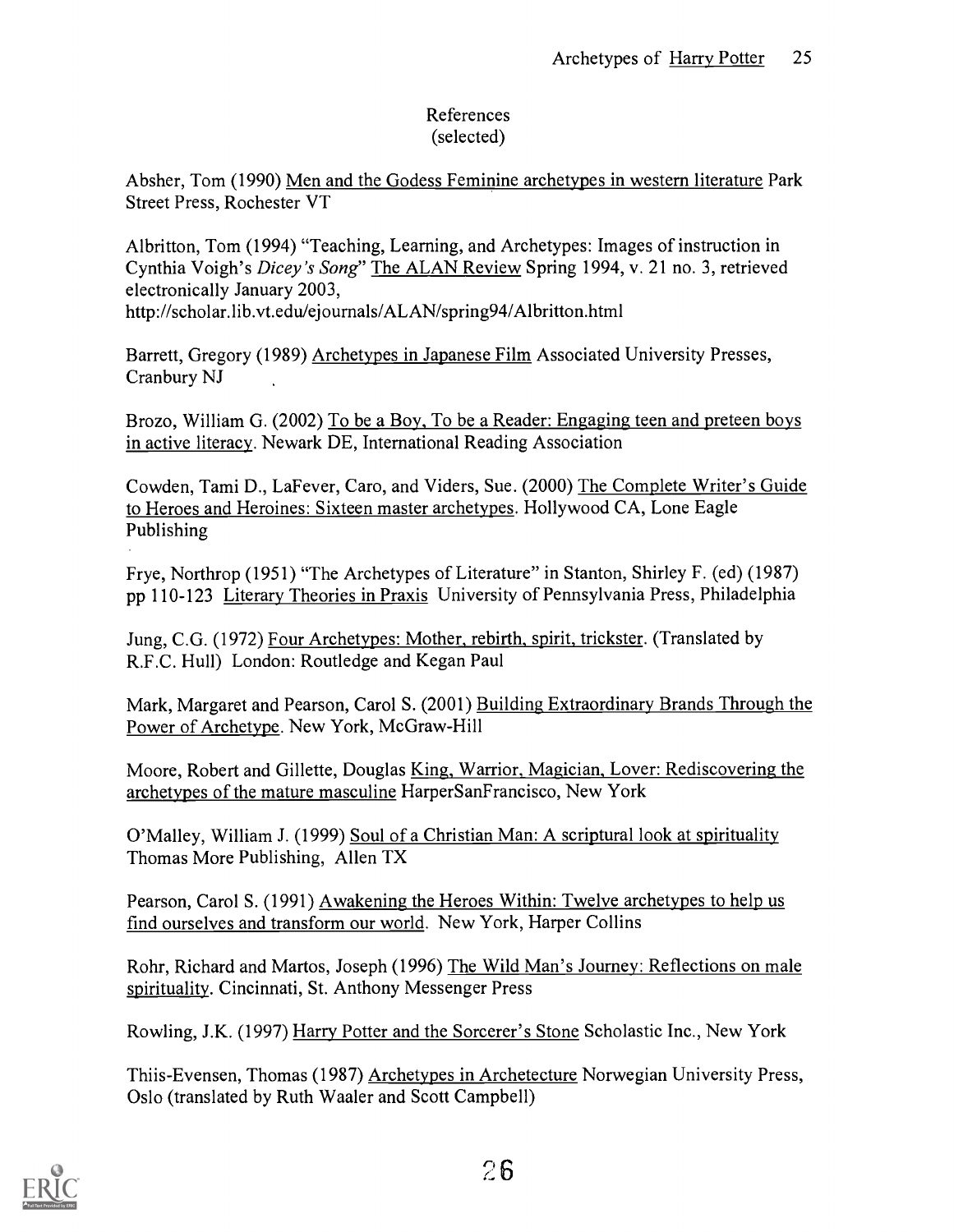Werker, Anke (1998) By a Lady: Jane Austin's Female Archetypes in Fiction and Film Tilburg University Press, Tilburg, The Netherlands

 $\hat{\mathcal{A}}$ 



 $\ddot{\phantom{0}}$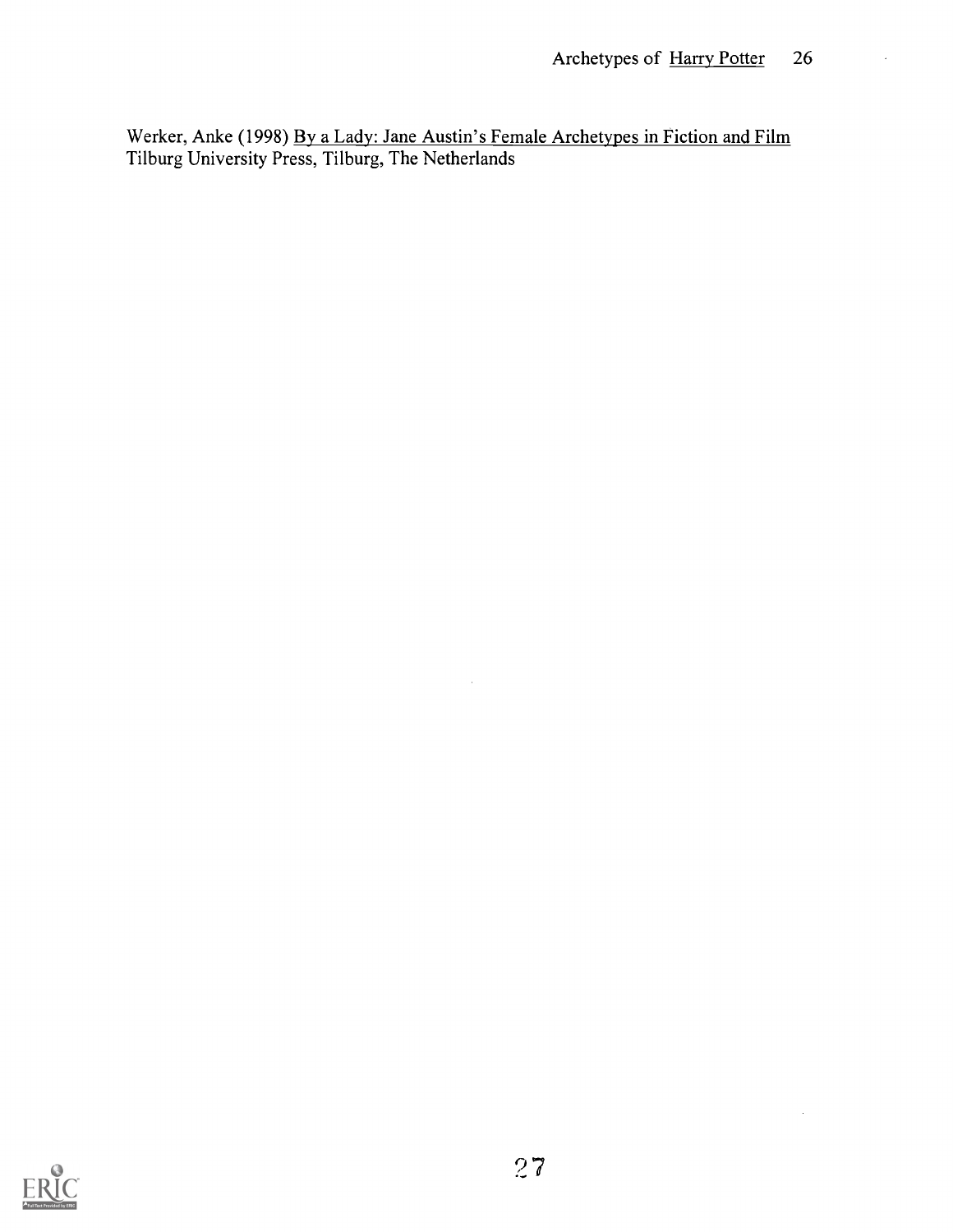CS 512 393



U.S. Department of Education Office of Educational Research and Improvement (OERI) National Library of Education (NLE) Educational Resources Information Center (ERIC)



# Reproduction Release

(Specific Document)

## I. DOCUMENT IDENTIFICATION:

| $\parallel^{\text{Title:}}$ DISCOVERING THE ARCHETYPES OF HARRY POTTER |                                               |
|------------------------------------------------------------------------|-----------------------------------------------|
| $\parallel$ Author(s): ALLEN D. EVANS                                  |                                               |
| Corporate Source:                                                      | <b>IPublication Date:</b><br>$MARCH$ 10, 2003 |

## II. REPRODUCTION RELEASE:

In order to disseminate as widely as possible timely and significant materials of interest to the educational community, documents announced in the monthly abstract journal of the ERIC system, Resources in Education (RIE), are usually made available to users in microfiche, reproduced paper copy, and electronic media, and sold through the ERIC Document Reproduction Service (EDRS). Credit is given to the source of each document, and, if reproduction release is granted, one of the following notices is affixed to the document.

If permission is granted to reproduce and disseminate the identified document, please CHECK ONE of the following three options and sign in the indicated space following.

| The sample sticker shown below will be<br>affixed to all Level 1 documents                                                                                      | The sample sticker shown below will be affixed to all<br>Level 2A documents                                                                                                                                                            | The sample sticker shown below will be affixed to all<br>Level 2B documents                                                                                     |
|-----------------------------------------------------------------------------------------------------------------------------------------------------------------|----------------------------------------------------------------------------------------------------------------------------------------------------------------------------------------------------------------------------------------|-----------------------------------------------------------------------------------------------------------------------------------------------------------------|
| PERMISSION TO REPRODUCE AND<br>DISSEMINATE THIS MATERIAL HAS<br>BEEN GRANTED BY<br>TO THE EDUCATIONAL RESOURCES<br><b>INFORMATION CENTER (ERIC)</b>             | PERMISSION TO REPRODUCE AND<br>DISSEMINATE THIS MATERIAL IN<br>MICROFICHE, AND IN ELECTRONIC MEDIA<br>FOR ERIC COLLECTION SUBSCRIBERS ONLY.<br>HAS BEEN GRANTED BY<br>TO THE EDUCATIONAL RESOURCES<br><b>INFORMATION CENTER (ERIC)</b> | PERMISSION TO REPRODUCE AND<br>DISSEMINATE THIS MATERIAL IN<br>MICROFICHE ONLY HAS BEEN GRANTED BY<br>TO THE EDUCATIONAL RESOURCES<br>INFORMATION CENTER (ERIC) |
| Level 1                                                                                                                                                         | Level 2A                                                                                                                                                                                                                               | Level 2B                                                                                                                                                        |
|                                                                                                                                                                 |                                                                                                                                                                                                                                        |                                                                                                                                                                 |
| Check here for Level 1 release, permitting<br>reproduction and dissemination in microfiche<br>or other ERIC archival media (e.g. electronic)<br>and paper copy. | Check here for Level 2A release, permitting reproduction<br>and dissemination in microfiche and in electronic media<br>for ERIC archival collection subscribers only                                                                   | Check here for Level 2B release, permitting reproduction<br>and dissemination in microfiche only                                                                |
|                                                                                                                                                                 | Documents will be processed as indicated provided reproduction quality permits.<br>If permission to reproduce is granted, but no box is checked, documents will be processed at Level 1.                                               |                                                                                                                                                                 |